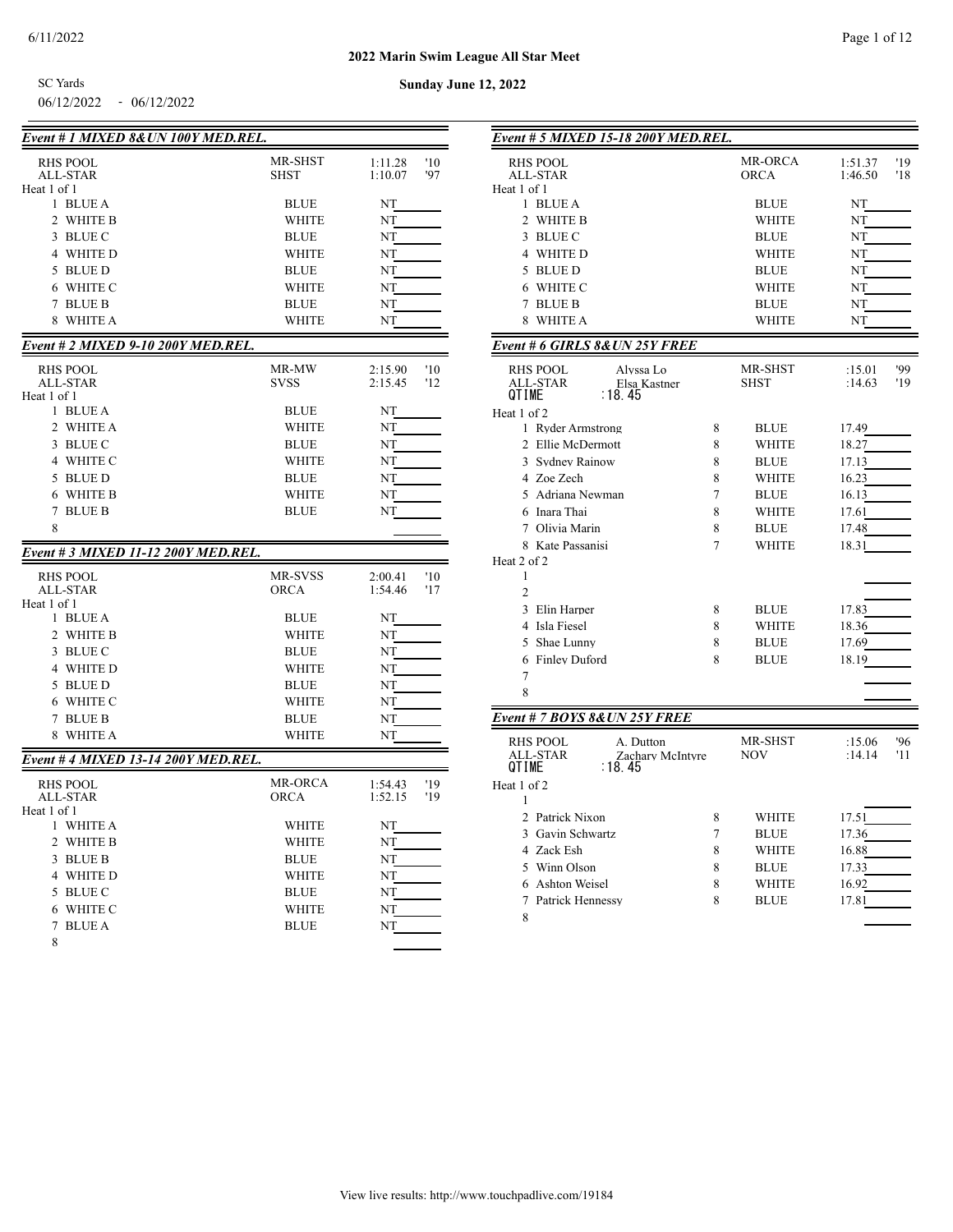#### **2022 Marin Swim League All Star Meet**

SC Yards

06/12/2022 - 06/12/2022

| Sunday June 12, 2022 |
|----------------------|
|                      |
|                      |
|                      |
|                      |

| Heat 2 of 2    |   |              |       |
|----------------|---|--------------|-------|
|                |   |              |       |
| 2              |   |              |       |
| 3 Gavin Beaton | 8 | <b>WHITE</b> | 18.40 |
| 4 Luca Demaria | 8 | <b>WHITE</b> | 17.57 |
| 5 Hudson Bush  | 8 | <b>BLUE</b>  | 18.45 |
| 6              |   |              |       |
|                |   |              |       |
| 8              |   |              |       |

## *Event # 8 GIRLS 9-10 50Y FREE*

| <b>RHS POOL</b><br>ALL-STAR<br>QTIME         | Reese Burns<br>Catherine Watrous<br>∶35.02       |    | MR-SVSS<br><b>SSST</b> | : 28.14<br>:27.50 | '13<br>'15 |
|----------------------------------------------|--------------------------------------------------|----|------------------------|-------------------|------------|
| Heat 1 of 2                                  |                                                  |    |                        |                   |            |
| 1                                            |                                                  |    |                        |                   |            |
| $\mathfrak{D}$<br>Maggie Arenas              |                                                  | 9  | <b>WHITE</b>           | 33.17             |            |
| 3 Avery Melenkivitz                          |                                                  | 10 | <b>BLUE</b>            | 32.72             |            |
| 4 Zozo Singleton                             |                                                  | 10 | <b>WHITE</b>           | 32.40             |            |
| 5 Kaia Calabria Kent                         |                                                  | 10 | <b>BLUE</b>            | 32.70             |            |
| <b>Brittany Vela</b><br>6                    |                                                  | 10 | <b>WHITE</b>           | 32.71             |            |
| 7 Lyla Bank                                  |                                                  | 10 | <b>BLUE</b>            | 33.26             |            |
| 8                                            |                                                  |    |                        |                   |            |
| Heat 2 of 2                                  |                                                  |    |                        |                   |            |
| 1                                            |                                                  |    |                        |                   |            |
| $\mathfrak{D}$                               |                                                  |    |                        |                   |            |
| $\mathcal{E}$<br>Gemma Stark                 |                                                  | 9  | <b>BLUE</b>            | 34.97             |            |
| Mika Schafer<br>4                            |                                                  | 10 | <b>WHITE</b>           | 34.29             |            |
| $\overline{\phantom{0}}$<br>Olivia Moskowitz |                                                  | 10 | <b>BLUE</b>            | 34.78             |            |
| 6                                            |                                                  |    |                        |                   |            |
| $\overline{7}$                               |                                                  |    |                        |                   |            |
| 8                                            |                                                  |    |                        |                   |            |
| Event # 9 BOYS 9-10 50Y FREE                 |                                                  |    |                        |                   |            |
|                                              |                                                  |    | MR-NR                  |                   |            |
| <b>RHS POOL</b><br><b>ALL-STAR</b><br>QTIME  | Zachary McIntyre<br>Zachary McIntyre<br>: 35. 29 |    | <b>NOV</b>             | :26.95<br>:26.27  | '13<br>13  |
| Heat 1 of 2                                  |                                                  |    |                        |                   |            |
| 1 Matthew Warmby                             |                                                  | 10 | <b>BLUE</b>            | 34.07             |            |
| 2 Niko Schloesser                            |                                                  | 10 | <b>WHITE</b>           | 33.00             |            |
| Adrian Atherton<br>3                         |                                                  | 10 | <b>BLUE</b>            | 32.56             |            |
| 4 Jude Reyes                                 |                                                  | 10 | <b>WHITE</b>           | 31.99             |            |

 Kenny Ewing 10 BLUE 32.19 Andrew Weisel 10 WHITE 32.11 Rio Gattnar 9 BLUE 33.24 

 2 a *z* a *z* a *z* a *z* a *z* a *z* a *z* a *z* a *z* a *z* a *z* a *z* a *z* a *z* a *z* a *z* 3 Justin Schmidt 10 BLUE 34.99<br>4 Baxter Dixon 10 WHITE 33.78 Baxter Dixon 10 WHITE 33.78 Nicholas Yu 10 BLUE 34.78 

 

Heat 2 of 2

| Event # 10 GIRLS 11-12 50Y FREE                                                            |    |                        |                                |
|--------------------------------------------------------------------------------------------|----|------------------------|--------------------------------|
| <b>RHS POOL</b><br>Sasha Petrova<br><b>ALL-STAR</b><br>Alyssa Lo<br>:30.90<br><b>QTIME</b> |    | MR-SVSS<br><b>SHST</b> | '10<br>:26.02<br>:25.68<br>'03 |
| Heat 1 of 2                                                                                |    |                        |                                |
| 1 Finotta Braun                                                                            | 12 | <b>BLUE</b>            | 30.45                          |
| 2 Johanna Bush                                                                             | 11 | <b>WHITE</b>           | 29.30                          |
| 3 Kalena Gregory                                                                           | 12 | <b>BLUE</b>            | 29.26                          |
| 4 Hannah Shoup                                                                             | 12 | <b>WHITE</b>           | 27.52                          |
| 5 Cruz Gattnar                                                                             | 12 | <b>BLUE</b>            | 27.87                          |
| 6 Evie Noves                                                                               | 12 | <b>WHITE</b>           | 29.06                          |
| 7 Cami Lee                                                                                 | 12 | <b>BLUE</b>            | 29.48                          |
| 8 Nina Iver                                                                                | 12 | <b>WHITE</b>           | 30.48                          |
| Heat 2 of 2                                                                                |    |                        |                                |
| 1                                                                                          |    |                        |                                |
| $\overline{2}$                                                                             |    |                        |                                |
| 3<br>Aria Kirk Di giorgio                                                                  | 11 | WHITE                  | 30.80                          |
| 4 Madison Kathrein                                                                         | 11 | WHITE                  | 30.68                          |
| 5 Chloe Arwin                                                                              | 11 | WHITE                  | 30.73                          |
| 6                                                                                          |    |                        |                                |
| 7                                                                                          |    |                        |                                |
| 8                                                                                          |    |                        |                                |
| Event # 11 BOYS 11-12 50Y FREE                                                             |    |                        |                                |
| <b>RHS POOL</b><br>Daniel Hardman                                                          |    | MR-RH                  | '11<br>:24.57                  |
| ALL-STAR<br>Daniel Hardman<br>QTIME<br>: 30.50                                             |    | RHS                    | :24.40<br>'11                  |
|                                                                                            |    |                        |                                |
| Heat 1 of 2                                                                                |    |                        |                                |
| 1 Devon Demartini                                                                          | 12 | <b>BLUE</b>            | 30.09                          |
| 2 Davis Golden                                                                             | 12 | WHITE                  | 28.92                          |
| 3 Gabrian Levy                                                                             | 12 | <b>BLUE</b>            | 28.61                          |
| 4 Riggins Scheumann                                                                        | 12 | WHITE                  | 25.23                          |
| 5 Samir Meleis                                                                             | 12 | <b>BLUE</b>            | 26.65                          |
| 6 Joseph Fleishman                                                                         | 12 | WHITE                  | 27.87                          |
| 7 Alex Atherton                                                                            | 12 | <b>BLUE</b>            | 29.28                          |
| 8 Blake Butcher                                                                            | 12 | <b>WHITE</b>           | 29.46                          |
| Heat 2 of 2                                                                                |    |                        |                                |
| 1                                                                                          |    |                        |                                |
| $\overline{2}$                                                                             |    |                        |                                |
| 3 Dax Tarbe                                                                                | 12 | WHITE                  | 30.18                          |
| 4 Ethan Minnich                                                                            | 12 | WHITE                  | 30.16                          |
| Liam McClellan<br>5                                                                        | 12 | <b>BLUE</b>            | 30.17                          |
| 6                                                                                          |    |                        |                                |
| 7<br>8                                                                                     |    |                        |                                |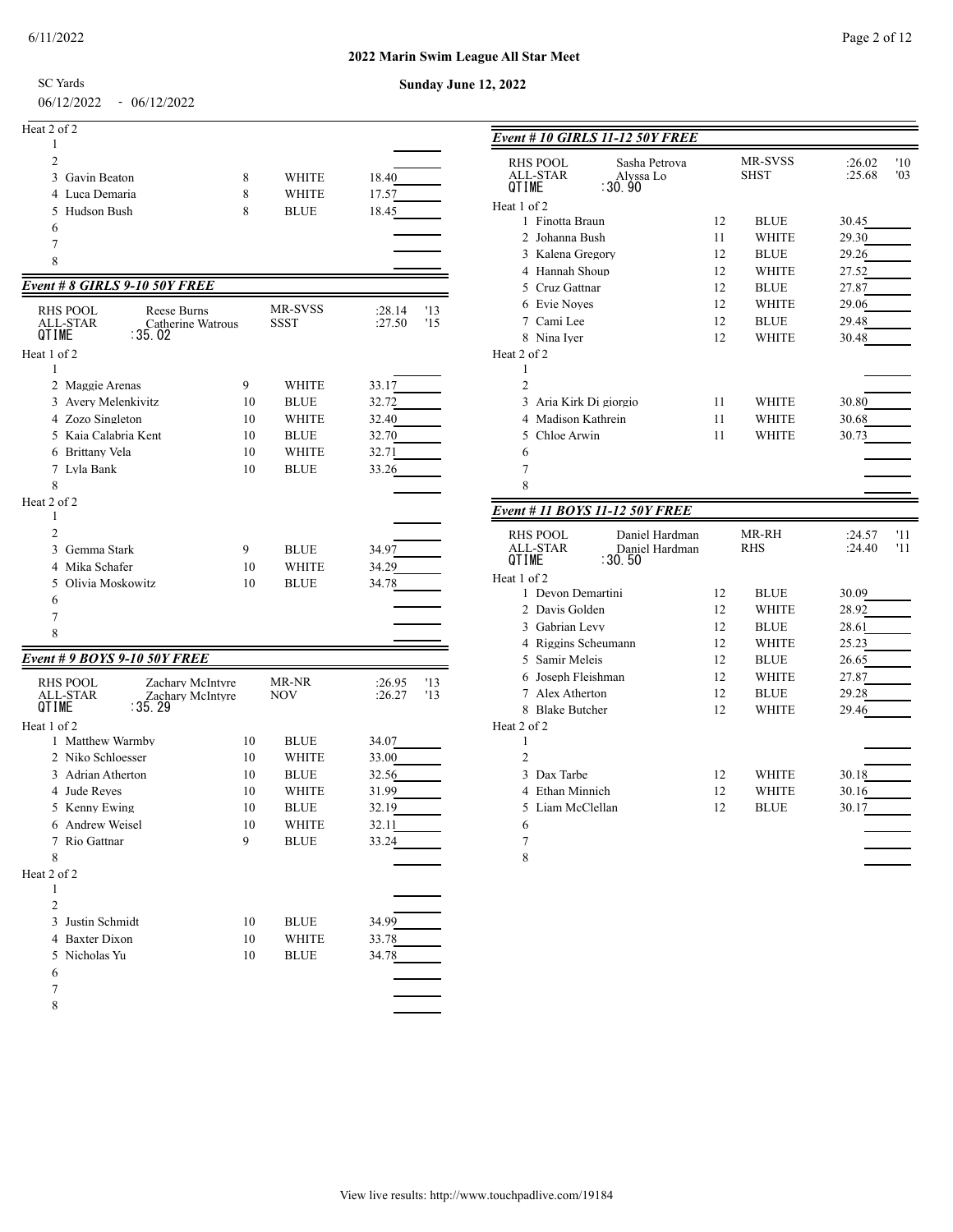**Sunday June 12, 2022**

| <b>SC</b> Yards |               |
|-----------------|---------------|
| 06/12/2022      | $-06/12/2022$ |

| <b>Event # 12 GIRLS 13-14 50Y FREE</b>         |          |              |                |
|------------------------------------------------|----------|--------------|----------------|
| <b>RHS POOL</b><br>Kendall Christie            |          | MR-SHST      | :25.72<br>'11  |
| ALL-STAR<br>Elizabeth Rosen                    |          | <b>SHST</b>  | :25.09<br>'07  |
| : 28. 75<br>QTIME                              |          |              |                |
| Heat 1 of 2<br>1 Sabine Barringer              |          |              |                |
|                                                | 13       | <b>BLUE</b>  | 28.03          |
| 2 Ava Pellumbi                                 | 13<br>14 | WHITE        | 27.30          |
| 3 Gabby Grow                                   |          | <b>BLUE</b>  | 27.88          |
| 4 Elle Philp                                   | 14       | <b>WHITE</b> | 26.90          |
| 5 Sanne Kostecki                               | 14       | <b>BLUE</b>  | 26.99          |
| 6 Sammie Folev                                 | 13       | WHITE        | 27.26          |
| 7 Josephine Fetterman-Riggle                   | 14       | <b>BLUE</b>  | 27.94          |
| 8 Amanda Mauzy                                 | 14       | <b>WHITE</b> | 27.57          |
| Heat 2 of 2<br>1                               |          |              |                |
| 2 Lily Damsen                                  | 14       | WHITE        | 28.54          |
| 3 Halev Brown                                  | 14       | WHITE        | 28.18          |
| 4 Annika Hakes                                 | 14       | WHITE        | 28.10          |
| 5 Reese Arwin                                  | 13       | <b>BLUE</b>  | 28.51          |
| 6 Kate Morgan                                  | 14       | <b>WHITE</b> | 28.19          |
| 7                                              |          |              |                |
| 8                                              |          |              |                |
|                                                |          |              |                |
| Event # 13 BOYS 13-14 50Y FREE                 |          |              |                |
| RHS POOL<br>Havdn Fischer                      |          | MR-SVSS      | : 23.11<br>'14 |
| ALL-STAR<br>Daniel Hardman<br>QTIME<br>: 27.58 |          | <b>RH</b>    | :22.64<br>13   |
| Heat 1 of 2                                    |          |              |                |
| 1 Tucker Kurth                                 | 14       | <b>BLUE</b>  | 26.52          |
| 2 Rhys Garroway Myers                          | 14       | <b>WHITE</b> | 26.11          |
| 3 Charlie Cain                                 | 14       | <b>BLUE</b>  | 25.93          |
| 4 Cavden Yock                                  | 14       | <b>WHITE</b> | 25.58          |
| 5 Andrew Chong                                 | 14       | <b>BLUE</b>  | 24.60          |
| 6 Paul Falzone                                 | 14       | <b>WHITE</b> | 26.02          |
| 7 Elliott Kruger                               | 13       | <b>BLUE</b>  | 26.36          |
| 8                                              |          |              |                |
| Heat 2 of 2                                    |          |              |                |
| 1                                              |          |              |                |
| $\overline{2}$                                 |          |              |                |
| 3 Adam Albers                                  | 13       | <b>BLUE</b>  | 27.06          |
| 4 Nicholas Butler                              | 13       | <b>WHITE</b> | 27.27          |
| Jack Wien<br>5.                                | 14       | <b>BLUE</b>  | 27.04          |
| 6                                              |          |              |                |
| 7                                              |          |              |                |
| 8                                              |          |              |                |
|                                                |          |              |                |
|                                                |          |              |                |

| <b>Event # 14 GIRLS 15-18 100Y FREE</b>                                   |    |                        |                  |            |
|---------------------------------------------------------------------------|----|------------------------|------------------|------------|
| Miki Dahlke<br>RHS POOL<br>ALL-STAR<br>Nicolette Jasko<br>1:03.25<br>! M⊢ |    | MR-SVSS<br><b>ORCA</b> | :55.50<br>:54.05 | '13<br>'18 |
| Heat 1 of 3                                                               |    |                        |                  |            |
| 1 Hannah Slaught                                                          | 17 | <b>BLUE</b>            | 59.67            |            |
| 2 Alyssa Kooy                                                             | 15 | WHITE                  | 59.47            |            |
| 3 Ella Woodhead                                                           | 18 | <b>BLUE</b>            | 57.90            |            |
| 4 Maeve McAuley                                                           | 16 | WHITE                  | 58.53            |            |
| 5 Kate Deforrest                                                          | 16 | <b>BLUE</b>            | 57.45            |            |
| 6 Claire Cassidy                                                          | 16 | WHITE                  | 58.67            |            |
| 7 Izzy Ut                                                                 | 17 | <b>BLUE</b>            | 58.83            |            |
| 8 Audrey Lowell                                                           | 15 | WHITE                  | 1:00.43          |            |
| Heat 2 of 3                                                               |    |                        |                  |            |
| 1                                                                         |    |                        |                  |            |
| 2 Samantha Carter                                                         | 15 | WHITE                  | 1:02.72          |            |
| 3 Hannah Nicholas                                                         | 16 | <b>BLUE</b>            | 1:01.42          |            |
| 4 Nola Palestrant                                                         | 15 | WHITE                  | 1:01.89          |            |
| 5 Sara Jordan                                                             | 15 | <b>BLUE</b>            | 1:00.50          |            |
| 6 Makena Quinones                                                         | 15 | WHITE                  | 1:02.58          |            |
| Gwen Kallmeyer<br>7<br>8                                                  | 18 | <b>BLUE</b>            | 1:01.61          |            |
| Heat 3 of 3                                                               |    |                        |                  |            |
| 1                                                                         |    |                        |                  |            |
| $\overline{2}$                                                            |    |                        |                  |            |
| Paige Bussi<br>3                                                          | 16 | <b>BLUE</b>            | 1:03.08          |            |
| Emily Hinkley<br>4                                                        | 15 | <b>BLUE</b>            | 1:01.92          |            |
| 5<br>Judijo Lee                                                           | 15 | <b>BLUE</b>            | 1:03.08          |            |
| 6                                                                         |    |                        |                  |            |
| 7                                                                         |    |                        |                  |            |
| 8                                                                         |    |                        |                  |            |
| Event #15 BOYS 15-18 100Y FREE                                            |    |                        |                  |            |
|                                                                           |    | MR-WAVE                |                  |            |
| Ryan Schoenlein<br>RHS POOL<br>ALL-STAR<br>Christopher Lollini            |    | SМ                     | :49.34<br>:48.29 | '17<br>'01 |
| :56.60<br>QTIME                                                           |    |                        |                  |            |
| Heat 1 of 2                                                               |    |                        |                  |            |
| 1 Finn Seery                                                              | 16 | <b>BLUE</b>            | 54.56            |            |
| 2 Dillon Jovce                                                            | 18 | WHITE                  | 54.02            |            |
| 3 Cameron Aryanpour                                                       | 16 | <b>BLUE</b>            | 51.27            |            |
| 4 Jackson Stewart                                                         | 17 | WHITE                  | 50.96            |            |
| 5 Ewan Smith                                                              | 15 | <b>BLUE</b>            | 50.37            |            |
| 6 Freddy Goldstein                                                        | 17 | WHITE                  | 52.77            |            |
| 7 Ezra Portillo                                                           | 16 | <b>BLUE</b>            | 53.41            |            |
| 8 David Finney                                                            | 16 | WHITE                  | 54.25            |            |
| Heat 2 of 2<br>1                                                          |    |                        |                  |            |
| 2                                                                         |    |                        |                  |            |
| 3 Sawver Goldberg                                                         | 15 | <b>BLUE</b>            | 55.42            |            |
| 4 Jackson Conway                                                          | 16 | WHITE                  | 55.49            |            |
| 5 Gino McDonnell                                                          | 16 | BLUE                   | 54.72            |            |
| 6 Marcus Proksch                                                          | 16 | WHITE                  | 55.63            |            |
| 7                                                                         |    |                        |                  |            |
|                                                                           |    |                        |                  |            |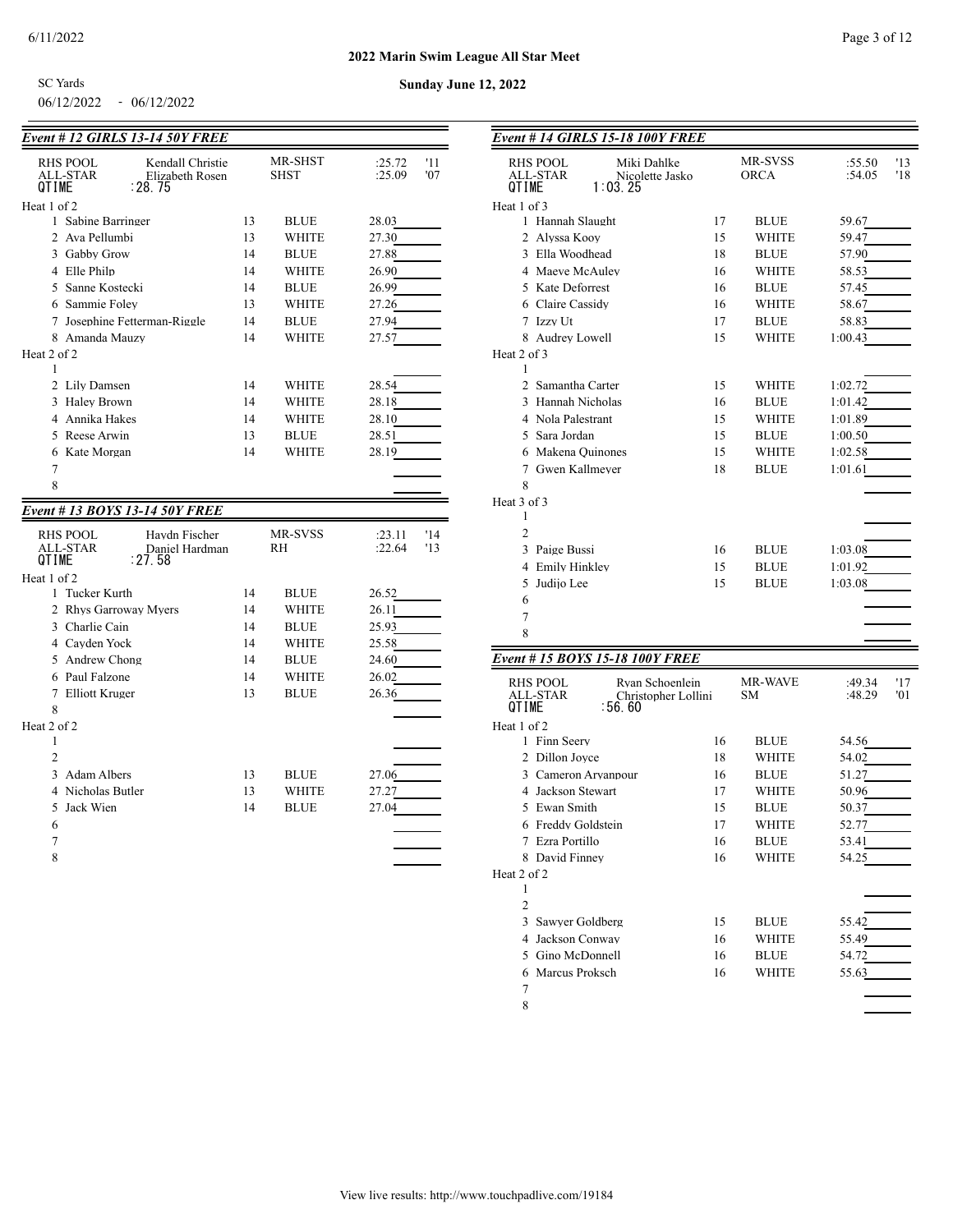$\overline{\phantom{a}}$ 

**Sunday June 12, 2022**

06/12/2022 - 06/12/2022 SC Yards

| Event # 16 GIRLS 8& UN 25Y BACK                                                           |        |                       |                                |
|-------------------------------------------------------------------------------------------|--------|-----------------------|--------------------------------|
| <b>RHS POOL</b><br>Emma Sloan<br><b>ALL-STAR</b><br>Kaitlyn Lo<br>: 23.47<br><b>QTIMF</b> |        | MR-RH<br><b>SHST</b>  | :18.36<br>'18<br>:17.78<br>'01 |
| Heat 1 of 2                                                                               |        |                       |                                |
| 1 Shae Lunny                                                                              | 8      | <b>BLUE</b>           | 22.37                          |
| 2 Dorian Betti                                                                            | 8      | <b>WHITE</b>          | 23.35                          |
| 3 Sydney Rainow                                                                           | 8      | <b>BLUE</b>           | 21.78                          |
| 4 Zoe Zech                                                                                | 8      | WHITE                 | 20.81                          |
| 5 Finley Duford                                                                           | 8      | <b>BLUE</b>           | 21.49                          |
| 6 Josephine Fernandez                                                                     | 8      | <b>WHITE</b>          | 20.84                          |
| 7 Ryder Armstrong                                                                         | 8      | <b>BLUE</b>           | 22.07                          |
| 8 Anna Ocat                                                                               | $\tau$ | <b>BLUE</b>           | 22.66                          |
| Heat 2 of 2                                                                               |        |                       |                                |
| 1                                                                                         |        |                       |                                |
| $\overline{2}$                                                                            |        |                       |                                |
| 3<br>Elin Harper                                                                          | 8      | <b>BLUE</b>           | 23.20                          |
| Hannah Beaton<br>4                                                                        | 8      | <b>BLUE</b>           | 22.71                          |
| Elia Bank<br>5                                                                            | 8      | <b>BLUE</b>           | 22.81                          |
| 6                                                                                         |        |                       |                                |
| 7                                                                                         |        |                       |                                |
| 8                                                                                         |        |                       |                                |
|                                                                                           |        |                       |                                |
| Event #17 BOYS 8& UN 25Y BACK                                                             |        |                       |                                |
| <b>RHS POOL</b><br>Finn Aune<br><b>ALL-STAR</b><br>Eric Benson<br>: 24. 54<br>QTIME       |        | MR-WAVE<br><b>NOV</b> | :17.77<br>'12<br>:16.59<br>'95 |
| Heat 1 of 2                                                                               |        |                       |                                |
| 1 Aidan Danziger                                                                          | 8      | <b>BLUE</b>           | 24.45                          |
| 2 Ronan Yoshida                                                                           | 8      | <b>WHITE</b>          | 23.92                          |
| 3 Gavin Schwartz                                                                          | 7      | <b>BLUE</b>           | 22.72                          |
| 4 Patrick Nixon                                                                           | 8      | <b>WHITE</b>          | 22.97                          |
| 5 Patrick Hennessy                                                                        | 8      | <b>BLUE</b>           | 22.08                          |
| 6 Zack Esh                                                                                | 8      | <b>WHITE</b>          | 23.43                          |
| 7 Hudson Bush                                                                             | 8      | <b>BLUE</b>           | 24.19                          |
| 8                                                                                         |        |                       |                                |
| Heat 2 of 2                                                                               |        |                       |                                |
| 1                                                                                         |        |                       |                                |
| $\overline{c}$                                                                            |        |                       |                                |
| 3<br>Jack Winner                                                                          | 8      | <b>WHITE</b>          | 24.45                          |
| 4 Zane Boggs                                                                              | 8      | WHITE                 | 24.33                          |
| 5 Brvce Ressler<br>6                                                                      | 8      | <b>BLUE</b>           | 24.47                          |

| $\overline{a}$ |  |  |  |
|----------------|--|--|--|
|                |  |  |  |
|                |  |  |  |
|                |  |  |  |
|                |  |  |  |

| Event # 18 GIRLS 9-10 50Y BACK                             |    |                 |                  |            |
|------------------------------------------------------------|----|-----------------|------------------|------------|
|                                                            |    |                 |                  |            |
| RHS POOL<br>Natalie Focha<br>ALL-STAR<br>Catherine Watrous |    | MR-SHST<br>SSST | :33.38<br>:32.29 | 0.5<br>'15 |
| QTIME<br>: 43.56                                           |    |                 |                  |            |
| Heat 1 of 2                                                |    |                 |                  |            |
| 1 Alexandra Nita                                           | 9  | WHITE           | 42.73            |            |
| 2 Brittany Vela                                            | 10 | <b>WHITE</b>    | 41.01            |            |
| 3 Isabella Clemenza                                        | 10 | <b>BLUE</b>     | 43.51            |            |
| 4 Zozo Singleton                                           | 10 | WHITE           | 39.35            |            |
| 5 Lyla Bank                                                | 10 | <b>BLUE</b>     | 40.91            |            |
| 6 Mika Schafer                                             | 10 | <b>WHITE</b>    | 40.66            |            |
| 7 Leah Miller                                              | 9  | <b>WHITE</b>    | 42.27            |            |
| 8<br>Heat 2 of 2                                           |    |                 |                  |            |
| 1                                                          |    |                 |                  |            |
| $\overline{2}$                                             |    |                 |                  |            |
| 3 Charlotte Fearnow                                        | 9  | WHITE           | 43.41            |            |
| 4 Emma Johnston                                            | 10 | WHITE           | 43.15            |            |
| 5 Zalea Fruhauf                                            | 9  | <b>WHITE</b>    | 43.32            |            |
| 6                                                          |    |                 |                  |            |
| 7                                                          |    |                 |                  |            |
| 8                                                          |    |                 |                  |            |
| Event # 19 BOYS 9-10 50Y BACK                              |    |                 |                  |            |
| <b>RHS POOL</b><br>Finn Aune                               |    | MR-WAVE         | :32.55           | '14        |
| ALL-STAR<br>Dashiell Rothberg<br>QTIME<br>: 44. 23         |    | <b>RRCM</b>     | :32.36           | 97         |
| Heat 1 of 2                                                |    |                 |                  |            |
| 1                                                          |    |                 |                  |            |
| 2 Andrew Weisel                                            | 10 | WHITE           | 42.55            |            |
| 3 Adrian Atherton                                          | 10 | <b>BLUE</b>     | 42.91            |            |
| 4 Robert Flynn                                             | 10 | WHITE           | 39.32            |            |
| 5 Matthew Warmby                                           | 10 | <b>BLUE</b>     | 40.02            |            |
| 6 Jude Reyes                                               | 10 | <b>WHITE</b>    | 40.13            |            |
| 7 Samson Bettor                                            | 10 | <b>BLUE</b>     | 43.60            |            |
| 8                                                          |    |                 |                  |            |
| Heat 2 of 2                                                |    |                 |                  |            |
| 1<br>$\overline{2}$                                        |    |                 |                  |            |
| 3<br>Matthew Cao                                           | 9  | WHITE           | 43.95            |            |
| 4 Niko Schloesser                                          | 10 | WHITE           | 43.94            |            |
| Justin Schmidt<br>5                                        | 10 | <b>BLUE</b>     | 43.99            |            |
| 6                                                          |    |                 |                  |            |
|                                                            |    |                 |                  |            |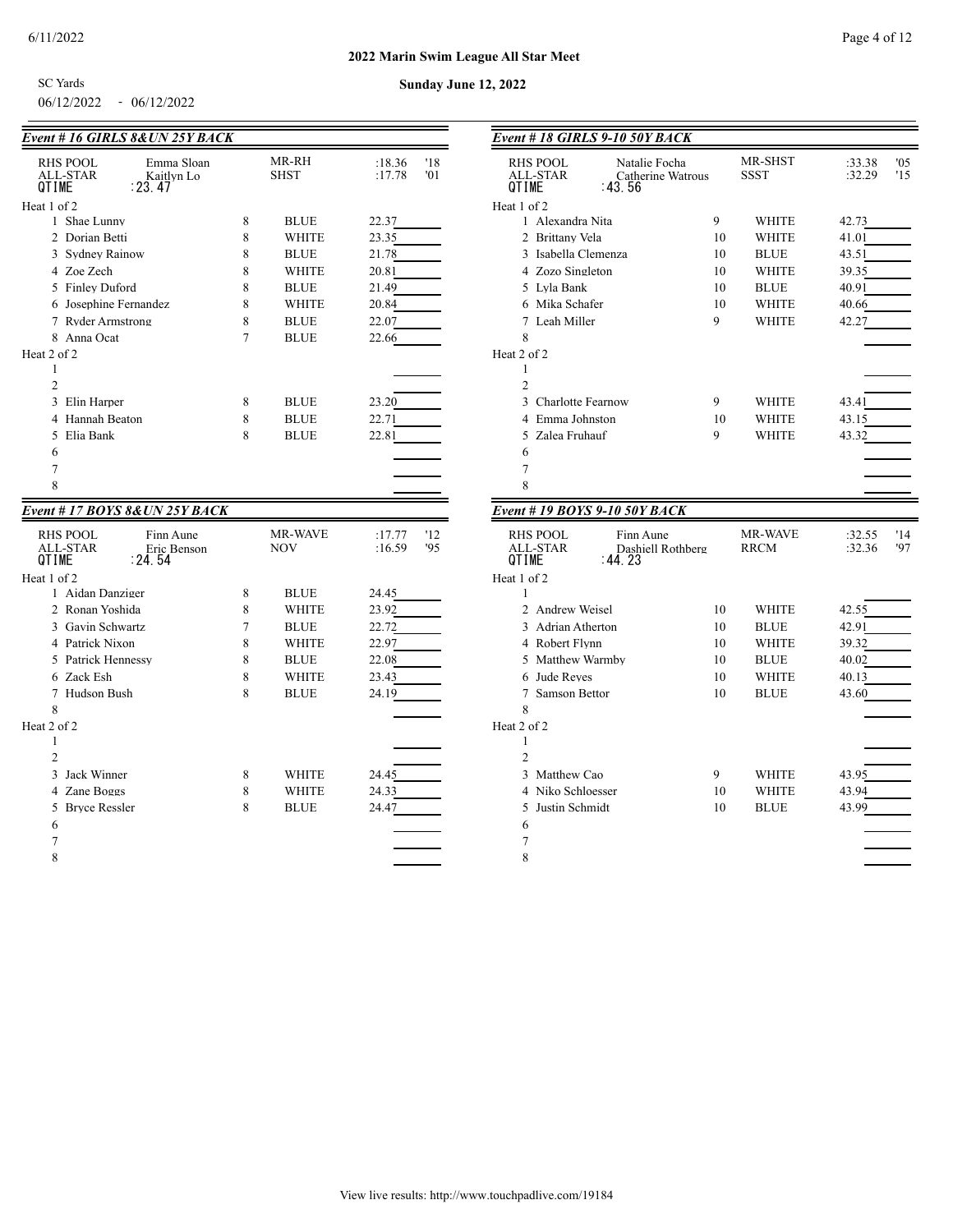SC Yards

## 06/12/2022 - 06/12/2022

| Event # 20 GIRLS 11-12 50Y BACK                |          |                      |                |
|------------------------------------------------|----------|----------------------|----------------|
| <b>RHS POOL</b><br>Kaitlyn Lo                  |          | MR-SHST              | :29.72<br>'05  |
| ALL-STAR<br>Nicole Chong<br>QTIME<br>: 37.80   |          | <b>ORCA</b>          | :29.48<br>'17  |
| Heat 1 of 2                                    |          |                      |                |
| 1 Cruz Gattnar                                 | 12       | BLUE                 | 33.83          |
| $\mathfrak{D}$<br><b>Hailey Lauster</b>        | 11       | WHITE                | 37.02          |
| 3 Emma Sloan                                   | 12       | <b>BLUE</b>          | 30.21          |
| 4 Ellie Hoang                                  | 12       | WHITE                | 33.01          |
| 5 Kk O'Connell                                 | 12       | <b>BLUE</b>          | 29.82          |
| 6 Bella Stamps                                 | 12       | WHITE                | 34.84          |
| 7 Claire Cochrane                              | 12       | <b>BLUE</b>          | 32.04          |
| 8                                              |          |                      |                |
| Heat 2 of 2                                    |          |                      |                |
| 1                                              |          |                      |                |
| $\overline{2}$                                 |          |                      |                |
| 3<br>Chloe Arwin                               | 11       | WHITE                | 37.72          |
| 4<br>Leilani Corral                            | 12       | WHITE                | 37.60          |
| 5<br>Kalena Gregory                            | 12       | <b>BLUE</b>          | 36.58          |
| 6                                              |          |                      |                |
| 7                                              |          |                      |                |
| 8                                              |          |                      |                |
| Event # 21 BOYS 11-12 50Y BACK                 |          |                      |                |
| <b>RHS POOL</b><br>Daniel Hardman              |          | MR-RH                | :29.03<br>'11  |
| <b>ALL-STAR</b><br>J Burns<br>: 38. 20         |          | <b>TPC</b>           | :29.58<br>'86  |
| QTIME                                          |          |                      |                |
| Heat 1 of 1<br>1                               |          |                      |                |
| 2 Liam McClellan                               | 12       | <b>BLUE</b>          | 35.76          |
| 3<br>Samir Meleis                              | 12       | <b>BLUE</b>          | 34.63          |
| 4 J.P. Perry                                   | 12       | WHITE                | 35.85          |
| 5 Gabe Porter                                  | 12       | <b>BLUE</b>          | 33.66          |
| 6 Nate Evens                                   | 12       | WHITE                | 36.04          |
| 7 Alex Atherton                                | 12       | <b>BLUE</b>          | 36.06          |
| 8                                              |          |                      |                |
|                                                |          |                      |                |
| Event # 22 GIRLS 13-14 50Y BACK                |          |                      |                |
| <b>RHS POOL</b><br>Nicole Chong                |          |                      |                |
|                                                |          | <b>MR-ORCA</b>       | :29.28<br>'19  |
| ALL-STAR<br>Nicole Chong<br>QTIME<br>∶35.00    |          | <b>ORCA</b>          | :29.03<br>'19  |
| Heat 1 of 2                                    |          |                      |                |
| 1                                              |          |                      |                |
| 2 Lily Damsen                                  | 14       | WHITE                | 32.82          |
| 3 Sanne Kostecki                               | 14       | <b>BLUE</b>          | 32.68          |
| 4 Kate Morgan                                  | 14       | WHITE                | 31.99          |
| 5 Gabby Grow                                   | 14       | <b>BLUE</b>          | 31.51          |
| 6 Ava Pellumbi<br>7 Josephine Fetterman-Riggle | 13<br>14 | WHITE<br><b>BLUE</b> | 32.46<br>33.10 |

| Heat 2 of 2                               |    |              |               |
|-------------------------------------------|----|--------------|---------------|
| 1                                         |    |              |               |
| 2                                         |    |              |               |
| 3 Matilda Lister                          | 13 | WHITE        | 34.13         |
| 4 Sammie Foley                            | 13 | WHITE        | 32.96         |
| 5 Halev Brown                             | 14 | <b>WHITE</b> | 33.58         |
| 6                                         |    |              |               |
| 7                                         |    |              |               |
| 8                                         |    |              |               |
| Event # 23 BOYS 13-14 50Y BACK            |    |              |               |
| RHS POOL<br>Haydn Fischer                 |    | MR-SVSS      | :28.22<br>'14 |
| <b>ALL-STAR</b><br>Daniel Hardman         |    | RH           | :26.38<br>'13 |
| :34.84<br>QTIME                           |    |              |               |
| Heat 1 of 1                               |    |              |               |
| 1                                         |    |              |               |
| 2 Adam Albers                             | 13 | <b>BLUE</b>  | 34.01         |
| 3 Tucker Kurth                            | 14 | <b>BLUE</b>  | 32.33         |
| 4 Rhys Garroway Myers                     | 14 | WHITE        | 31.18         |
| 5 Andrew Chong                            | 14 | <b>BLUE</b>  | 29.06         |
| 6 Jack Wien                               | 14 | <b>BLUE</b>  | 32.88         |
| 7 Jeff Vasquez                            | 13 | <b>BLUE</b>  | 34.60         |
| 8                                         |    |              |               |
| <b>Event # 24 GIRLS 15-18 50Y BACK</b>    |    |              |               |
|                                           |    |              |               |
| <b>RHS POOL</b><br>Nicolette Jasko        |    | MR-ORCA      | :29.27<br>'19 |
| ALL-STAR<br>Cassie Fix<br>∶35.47<br>QTIME |    | MW           | :29.08<br>'03 |
| Heat 1 of 3                               |    |              |               |
| 1 Cate Logan                              | 16 | <b>BLUE</b>  | 33.57         |
| 2 Catherine Fahrner                       | 16 | WHITE        | 32.19         |
| 3 Ellie Diaz                              | 16 | <b>BLUE</b>  | 31.69         |
| 4 Maeve McAuley                           | 16 | WHITE        | 29.94         |
| 5 Kate Deforrest                          | 16 | <b>BLUE</b>  | 31.41         |
| 6 Claire Cassidy                          | 16 | WHITE        | 32.08         |
| 7 Gwen Kallmever                          | 18 | <b>BLUE</b>  | 31.91         |
| 8 Nola Palestrant                         | 15 | WHITE        | 32.39         |
| Heat 2 of 3                               |    |              |               |
| 1 Hannah Nicholas                         | 16 | <b>BLUE</b>  | 34.63         |
| 2 Samantha Carter                         | 15 | WHITE        | 34.27         |
| 3 Lauren Kurtzman                         | 15 | <b>BLUE</b>  | 34.02         |
| 4 Makena Quinones                         | 15 | WHITE        | 33.24         |
| 5 Amanda Ross                             | 16 | <b>BLUE</b>  | 33.98         |
| 6 Alyssa Kooy                             | 15 | WHITE        | 33.75         |
| 7 Sara Delgado                            | 15 | <b>BLUE</b>  | 34.04         |
| 8 Jada Swan                               | 17 | WHITE        | 34.62         |
| Heat 3 of 3                               |    |              |               |
| 1                                         |    |              |               |
|                                           |    |              |               |
| 2                                         |    |              |               |
| 3 Astrid Ferran Leon                      | 17 | WHITE        | 35.02         |
| 4 Abigail Marciniak                       | 17 | <b>WHITE</b> | 34.98         |
| 5 Judijo Lee                              | 15 | <b>BLUE</b>  | 35.32         |
| 6 Kaylei Weston                           | 16 | WHITE        | 35.21         |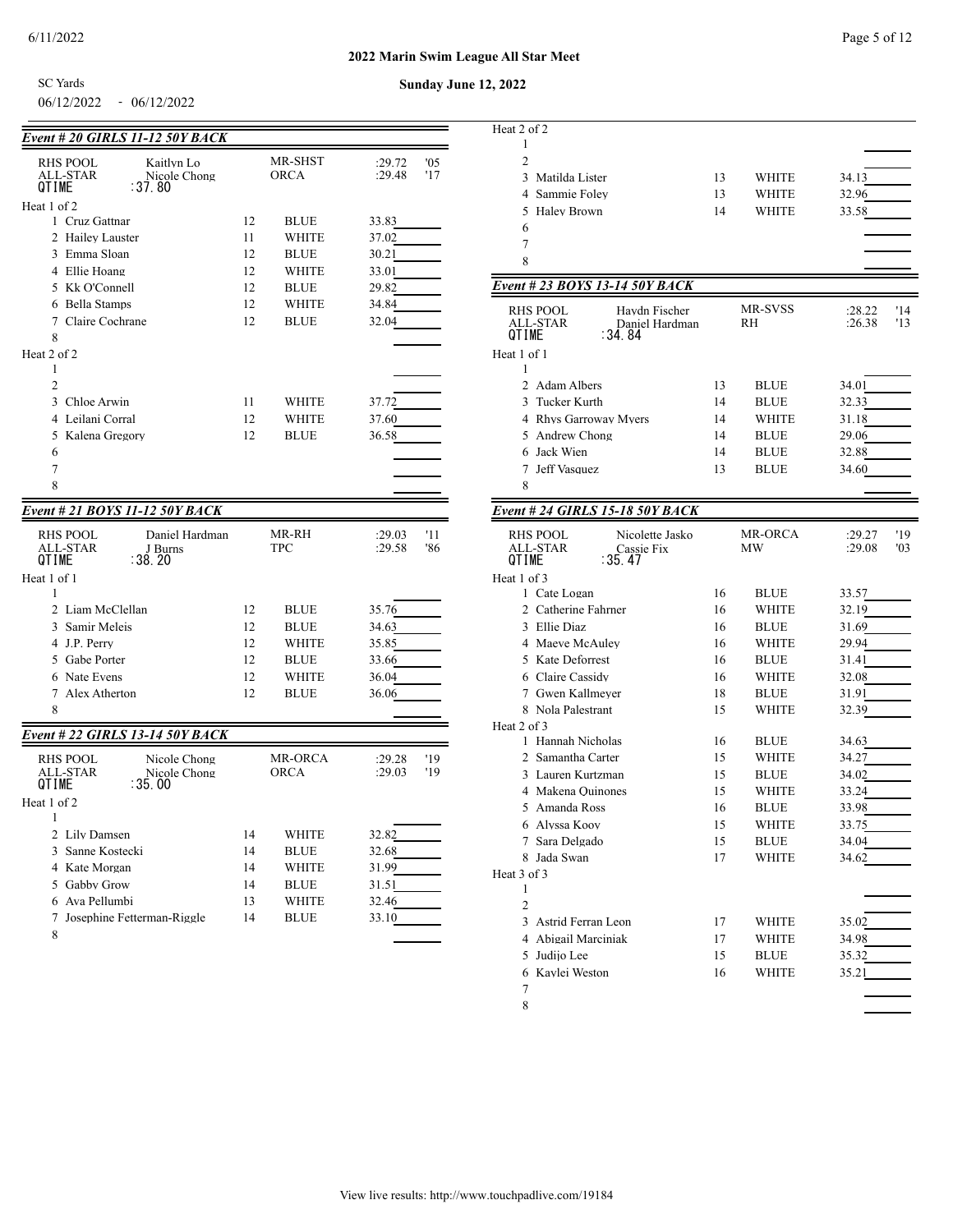$\sim$   $\sim$   $\sim$ 

06/12/2022 - 06/12/2022 SC Yards

| Event # 25 BOYS 15-18 50Y BACK  |                                   |    |                |        |     |
|---------------------------------|-----------------------------------|----|----------------|--------|-----|
| RHS POOL                        | Geoff Cline                       |    | MR-WAVE        | :25.71 | '98 |
| ALL-STAR                        | Geoffrey Cline                    |    | WAVE           | :25.61 | '98 |
| <b>QTIME</b>                    | : 31.82                           |    |                |        |     |
| Heat 1 of 2<br>1 Josh Goldstein |                                   | 18 |                |        |     |
|                                 |                                   |    | BLUE           | 29.34  |     |
| 2 Karsten Hakes                 |                                   | 16 | <b>WHITE</b>   | 30.58  |     |
| 3 Cameron Aryanpour             |                                   | 16 | <b>BLUE</b>    | 28.25  |     |
| 4 Jackson Stewart               |                                   | 17 | WHITE          | 27.19  |     |
| 5 Ezra Portillo                 |                                   | 16 | <b>BLUE</b>    | 27.72  |     |
| 6 Jackson Conway                |                                   | 16 | WHITE          | 29.63  |     |
| 7 Noah Nicholas                 |                                   | 16 | <b>BLUE</b>    | 29.26  |     |
| 8<br>Heat 2 of 2                |                                   |    |                |        |     |
| 1                               |                                   |    |                |        |     |
| $\overline{2}$                  |                                   |    |                |        |     |
| 3<br>Jasper Hodge               |                                   | 17 | WHITE          | 31.47  |     |
| Teymur Fatullayev<br>4          |                                   | 17 | WHITE          | 30.67  |     |
| Sean Bigelow<br>5               |                                   | 18 | <b>BLUE</b>    | 30.28  |     |
| 6                               |                                   |    |                |        |     |
| 7                               |                                   |    |                |        |     |
| 8                               |                                   |    |                |        |     |
|                                 |                                   |    |                |        |     |
|                                 | Event # 26 GIRLS 8& UN 25Y BREAST |    |                |        |     |
| RHS POOL                        | R. Richards                       |    | <b>MR-WAVE</b> | :20.61 | '86 |
| ALL-STAR                        | Julietta Camahort                 |    | <b>SVSS</b>    | :19.22 | '12 |
| QTIME                           | : 25.93                           |    |                |        |     |
| Heat 1 of 1                     |                                   |    |                |        |     |
| 1                               |                                   |    |                |        |     |
| 2 Maxine Kazul                  |                                   | 8  | WHITE          | 24.50  |     |
| 3 Issa Robinson                 |                                   | 8  | <b>BLUE</b>    | 24.51  |     |
| 4 Kate Passanisi                |                                   | 7  | <b>WHITE</b>   | 24.10  |     |
| 5 Sydney Rainow                 |                                   | 8  | <b>BLUE</b>    | 23.68  |     |
| 6 Inara Thai                    |                                   | 8  | <b>WHITE</b>   | 24.20  |     |
| Amanda Gomes Lev<br>7           |                                   | 8  | <b>WHITE</b>   | 24.63  |     |
| 8                               |                                   |    |                |        |     |
|                                 | Event # 27 BOYS 8&UN 25Y BREAST   |    |                |        |     |
| <b>RHS POOL</b>                 | Stefan Venne                      |    | MR-SHST        | :19.43 | '09 |
| <b>ALL-STAR</b>                 | Michael Masterson                 |    | <b>TPC</b>     | :19.06 | '90 |
| QTIME                           | ∶26.86                            |    |                |        |     |
| Heat 1 of 1                     |                                   |    |                |        |     |
| 1 Bo Schafer                    |                                   | 7  | <b>BLUE</b>    | 25.16  |     |
| 2 Zack Esh                      |                                   | 8  | <b>WHITE</b>   | 24.45  |     |
| 3 Rvan Fisk                     |                                   | 8  | <b>BLUE</b>    | 24.03  |     |
| 4 Ashton Weisel                 |                                   | 8  | <b>WHITE</b>   | 22.23  |     |
| 5 Winn Olson                    |                                   | 8  | <b>BLUE</b>    | 20.63  |     |
| 6 Patrick Nixon                 |                                   | 8  | <b>WHITE</b>   | 23.16  |     |
| 7 Tyler Esh                     |                                   | 8  | <b>BLUE</b>    | 24.48  |     |
| 8                               |                                   |    |                |        |     |

| Event # 28 GIRLS 9-10 50Y BREAST                                                        |          |                               |                                |
|-----------------------------------------------------------------------------------------|----------|-------------------------------|--------------------------------|
| <b>RHS POOL</b><br>Holly Tarantino<br>ALL-STAR<br>Holly Tarrantino<br>QTIME<br>: 46. 74 |          | <b>MR-SHST</b><br><b>SHST</b> | :36.46<br>'15<br>:34.85<br>'15 |
| Heat 1 of 1                                                                             |          |                               |                                |
| 1                                                                                       |          |                               |                                |
| 2 Emilia Cisneros                                                                       | 10       | <b>BLUE</b>                   | 46.36                          |
| 3 Lucy Yaroshenko                                                                       | 10       | <b>BLUE</b>                   | 45.19                          |
| 4 Juliet Passanisi                                                                      | 10       | WHITE                         | 44.77                          |
| 5 Penelope Coughlin                                                                     | 10       | <b>BLUE</b>                   | 44.74                          |
| 6 Addie Folev<br>7 Sadie Zalewski                                                       | 10<br>10 | WHITE<br><b>BLUE</b>          | 45.93<br>46.62                 |
| 8                                                                                       |          |                               |                                |
|                                                                                         |          |                               |                                |
| Event # 29 BOYS 9-10 50Y BREAST                                                         |          |                               |                                |
| <b>RHS POOL</b><br>M. Masterson<br>ALL-STAR<br>Zachary McIntyre<br>QTIME<br>: 48. 28    |          | MR-TPC<br>NOV                 | :37.04<br>'92<br>:34.40<br>'13 |
| Heat 1 of 1<br>1                                                                        |          |                               |                                |
| 2 Lachlan Harrison                                                                      | 10       | <b>BLUE</b>                   | 47.09                          |
| 3 Rio Gattnar                                                                           | 9        | <b>BLUE</b>                   | 44.37                          |
| 4 Robert Flynn                                                                          | 10       | WHITE                         | 45.59                          |
| 5 Adrian Atherton                                                                       | 10       | <b>BLUE</b>                   | 42.95                          |
| 6 Zach Williams                                                                         | 10       | WHITE                         | 47.76                          |
| 7                                                                                       |          |                               |                                |
| 8                                                                                       |          |                               |                                |
| Event # 30 GIRLS 11-12 50Y BREAST                                                       |          |                               |                                |
| <b>RHS POOL</b><br>Halle Morris<br><b>ALL-STAR</b><br>Halle Morris<br>QTIME<br>: 40.50  |          | MR-LVST<br><b>LVST</b>        | :32.46<br>'10<br>:32.46<br>'10 |
| Heat 1 of 1<br>1                                                                        |          |                               |                                |
| 2 Nina Iver                                                                             | 12       | WHITE                         | 39.55                          |
| 3 Eona Pasternak                                                                        | 12       | WHITE                         | 34.77                          |
| 4 Hannah Shoup                                                                          | 12       | WHITE                         | 34.46                          |
| 5 Cruz Gattnar                                                                          | 12       | <b>BLUE</b>                   | 35.56                          |
| 6 Ellie Hoang                                                                           | 12       | WHITE                         | 35.74                          |
| 7 Evie Noves                                                                            | 12       | WHITE                         | 40.06                          |
| 8                                                                                       |          |                               |                                |
| Event # 31 BOYS 11-12 50Y BREAST                                                        |          |                               |                                |
| RHS POOL<br>Doug Williams<br>ALL-STAR<br>Garrett Goldberg<br>QTIME<br>: 41.99           |          | MR-RH<br><b>ORCA</b>          | '02<br>:32.28<br>'17<br>:31.07 |
| Heat 1 of 2                                                                             |          |                               |                                |
| 1 Jude Fuchs                                                                            | 12       | <b>BLUE</b>                   | 40.23                          |
| 2 Ethan Minnich                                                                         | 12       | WHITE                         | 38.21                          |
| 3 Gabe Porter                                                                           | 12       | <b>BLUE</b>                   | 38.45                          |
| 4 Riggins Scheumann                                                                     | 12       | WHITE                         | 31.86                          |
| 5 Devon Demartini                                                                       | 12       | <b>BLUE</b>                   | 38.31                          |
| 6 Davis Golden                                                                          | 12       | WHITE                         | 36.76                          |
| 7 Vanya Zykovich                                                                        | 11       | <b>BLUE</b>                   | 39.16                          |
| 8 Nate Evens                                                                            | 12       | WHITE                         | 39.26                          |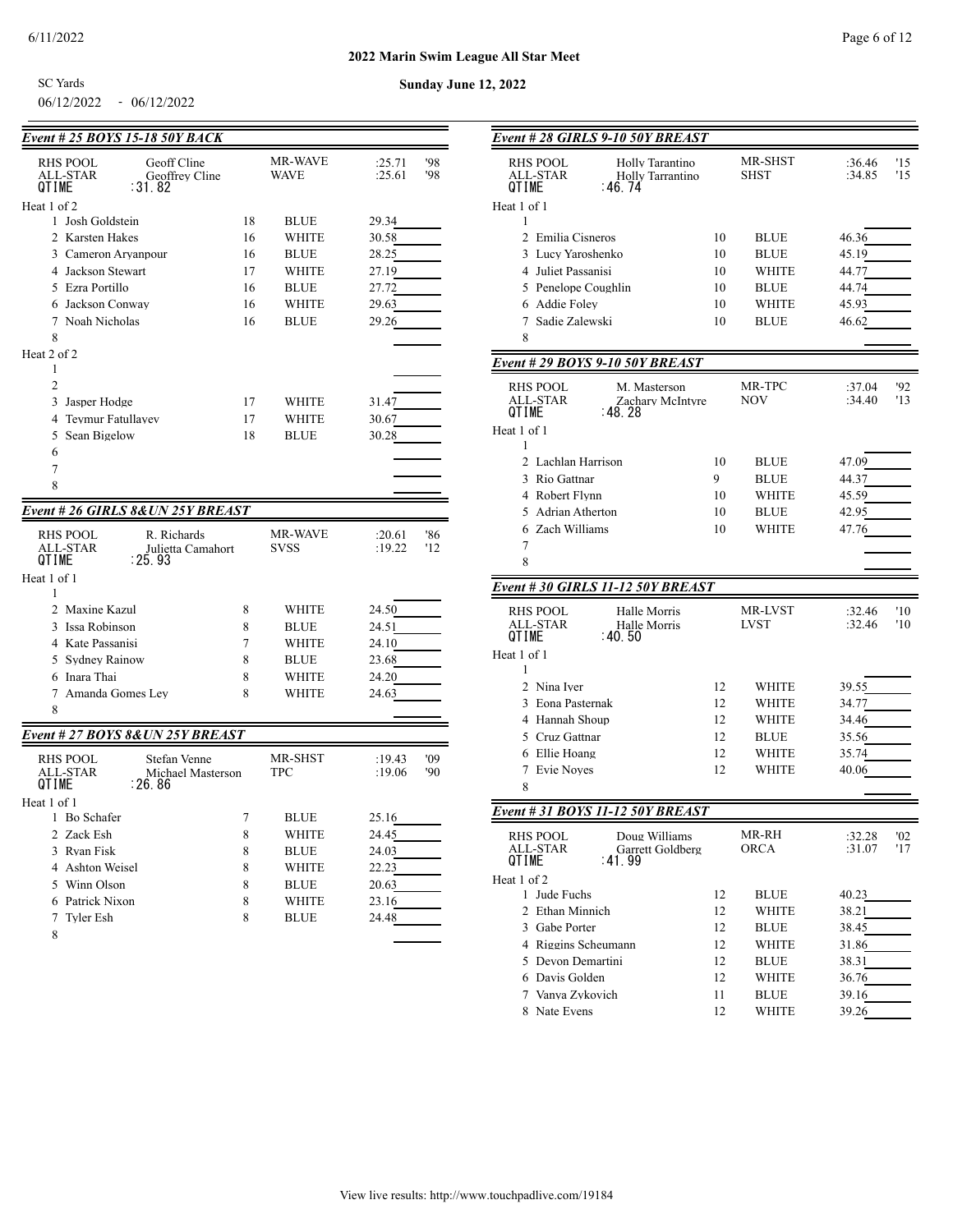#### **2022 Marin Swim League All Star Meet**

SC Yards

#### 06/12/2022 - 06/12/2022

| Heat 2 of 2         |    |              |       |
|---------------------|----|--------------|-------|
|                     |    |              |       |
| 2                   |    |              |       |
| 3 Alex Atherton     | 12 | <b>BLUE</b>  | 40.89 |
| 4 Jonathan Schulter | 11 | <b>WHITE</b> | 40.23 |
| 5 Aidan Stahl       | 11 | <b>BLUE</b>  | 40.34 |
| 6 Nolan Hansel      | 11 | <b>BLUE</b>  | 41.70 |
|                     |    |              |       |
| 8                   |    |              |       |

### *Event # 32 GIRLS 13-14 50Y BREAST*

| RHS POOL<br>ALL-STAR<br>QTIME | Serena Campbell<br>Serena Campbell<br>:38.73 |    | <b>MR-SHST</b><br><b>SHST</b> | 15<br>:32.86<br>:32.45<br>'14 |
|-------------------------------|----------------------------------------------|----|-------------------------------|-------------------------------|
| Heat 1 of 1                   |                                              |    |                               |                               |
|                               |                                              |    |                               |                               |
| 2                             |                                              |    |                               |                               |
| Ashlev Vela<br>3              |                                              | 13 | <b>BLUE</b>                   | 37.67                         |
| 4 Annie Stewart               |                                              | 13 | <b>WHITE</b>                  | 37.62                         |
| 5 Tessa Garvey Miller         |                                              | 14 | <b>BLUE</b>                   | 35.31                         |
| 6 Kate Morgan                 |                                              | 14 | <b>WHITE</b>                  | 37.81                         |
| 7                             |                                              |    |                               |                               |
| 8                             |                                              |    |                               |                               |

### *Event # 33 BOYS 13-14 50Y BREAST*

| <b>RHS POOL</b><br>Merrik Jasko<br>ALL-STAR<br>Merrik Jasko<br>OTIMF<br>:37.62 |    | <b>MR-ORCA</b><br><b>ORCA</b> | '19<br>:29.24<br>:29.57<br>'18 |
|--------------------------------------------------------------------------------|----|-------------------------------|--------------------------------|
| Heat 1 of 2                                                                    |    |                               |                                |
| 1 Jett Davis                                                                   | 14 | <b>WHITE</b>                  | 34.48                          |
| Paul Falzone<br>$\mathfrak{D}$                                                 | 14 | <b>WHITE</b>                  | 34.41                          |
| Henry Lee<br>3                                                                 | 13 | <b>BLUE</b>                   | 36.13                          |
| Parker Hansel<br>4                                                             | 14 | <b>WHITE</b>                  | 33.66                          |
| <b>Elliott Kruger</b><br>5                                                     | 13 | <b>BLUE</b>                   | 34.12                          |
| Cayden Yock<br>6                                                               | 14 | WHITE                         | 34.26                          |
| Alex Kosorukov<br>7                                                            | 14 | <b>BLUE</b>                   | 37.24                          |
| Santi Del Palacio<br>8                                                         | 14 | WHITE                         | 35.22                          |
| Heat 2 of 2                                                                    |    |                               |                                |
| 1                                                                              |    |                               |                                |
| $\overline{c}$                                                                 |    |                               |                                |
| Ben McConnell<br>$\mathbf{3}$                                                  | 14 | <b>WHITE</b>                  | 37.30                          |
| Andy Finney<br>4                                                               | 14 | WHITE                         | 35.80                          |
| Stephan Moisevenko<br>5                                                        | 14 | WHITE                         | 36.72                          |
| 6                                                                              |    |                               |                                |
| 7                                                                              |    |                               |                                |
| 8                                                                              |    |                               |                                |
|                                                                                |    |                               |                                |

# **Sunday June 12, 2022**

| Event # 34 GIRLS 15-18 50Y BREAST                                                                              |    |                        |                  |            |
|----------------------------------------------------------------------------------------------------------------|----|------------------------|------------------|------------|
| <b>RHS POOL</b><br>Nicolette Jasko<br>ALL-STAR<br>Nicolette Jasko<br><b>OTIME</b><br>∶38.99                    |    | MR-ORCA<br><b>ORCA</b> | :31.95<br>:31.20 | '19<br>'17 |
| Heat 1 of 2                                                                                                    |    |                        |                  |            |
| 1 Paige Bussi                                                                                                  | 16 | <b>BLUE</b>            | 37.49            |            |
| 2 Abigail Marciniak                                                                                            | 17 | <b>WHITE</b>           | 36.62            |            |
| 3 Hannah Slaught                                                                                               | 17 | <b>BLUE</b>            | 34.86            |            |
| 4 Audrey Lowell                                                                                                | 15 | <b>WHITE</b>           | 34.71            |            |
| 5 Izzv Ut                                                                                                      | 17 | <b>BLUE</b>            | 32.27            |            |
| 6 Ouinn Joyce                                                                                                  | 16 | <b>WHITE</b>           | 35.92            |            |
| Sara Jordan<br>7                                                                                               | 15 | <b>BLUE</b>            | 35.93            |            |
| Lory Gonzalez<br>8                                                                                             | 17 | <b>WHITE</b>           | 37.30            |            |
| Heat 2 of 2                                                                                                    |    |                        |                  |            |
| 1                                                                                                              |    |                        |                  |            |
| Sarah Pledger<br>$\mathfrak{D}$                                                                                | 15 | <b>WHITE</b>           | 38.58            |            |
| 3 Elsa Fong                                                                                                    | 15 | <b>BLUE</b>            | 38.90            |            |
| 4 Nola Palestrant                                                                                              | 15 | <b>WHITE</b>           | 37.34            |            |
| Judiio Lee<br>5                                                                                                | 15 | <b>BLUE</b>            | 38.53            |            |
| Izzv Babb<br>6                                                                                                 | 14 | <b>WHITE</b>           | 37.80            |            |
| $\overline{7}$                                                                                                 |    |                        |                  |            |
| 8                                                                                                              |    |                        |                  |            |
| Event # 35 BOYS 15-18 50Y BREAST                                                                               |    |                        |                  |            |
|                                                                                                                |    |                        |                  |            |
| <b>RHS POOL</b><br>Frederick Goldstein<br><b>ALL-STAR</b><br>Max Manwaring-Muell MW<br><b>QTIME</b><br>: 34.07 |    | MR-SVSS                | :28.74<br>:27.65 | 22<br>'18  |
| Heat 1 of 2                                                                                                    |    |                        |                  |            |
| 1 Colin Bender                                                                                                 | 15 | <b>BLUE</b>            | 32.52            |            |
| 2 David Finney                                                                                                 | 16 | <b>WHITE</b>           | 29.66            |            |
| Sawyer Goldberg<br>3                                                                                           | 15 | <b>BLUE</b>            | 32.10            |            |
| 4 Freddy Goldstein                                                                                             | 17 | <b>WHITE</b>           | 28.74            |            |
| 5 Gino McDonnell                                                                                               | 16 | <b>BLUE</b>            | 31.82            |            |

 Nicholas Arinduque 15 WHITE 28.81 Ty Fong 18 BLUE 32.22 8 Dillon Joyce 18 WHITE 30.94

  $2 \left( \frac{1}{2} \right)$ 3 Jasper Hodge 17 WHITE 33.04 4 Magnus Hodge 15 WHITE 31.18 5 Max Otsuki 16 BLUE 33.68 Alvan Liang 15 WHITE 33.78  $7\overline{ }$ 

### View live results: http://www.touchpadlive.com/19184

Heat 2 of 2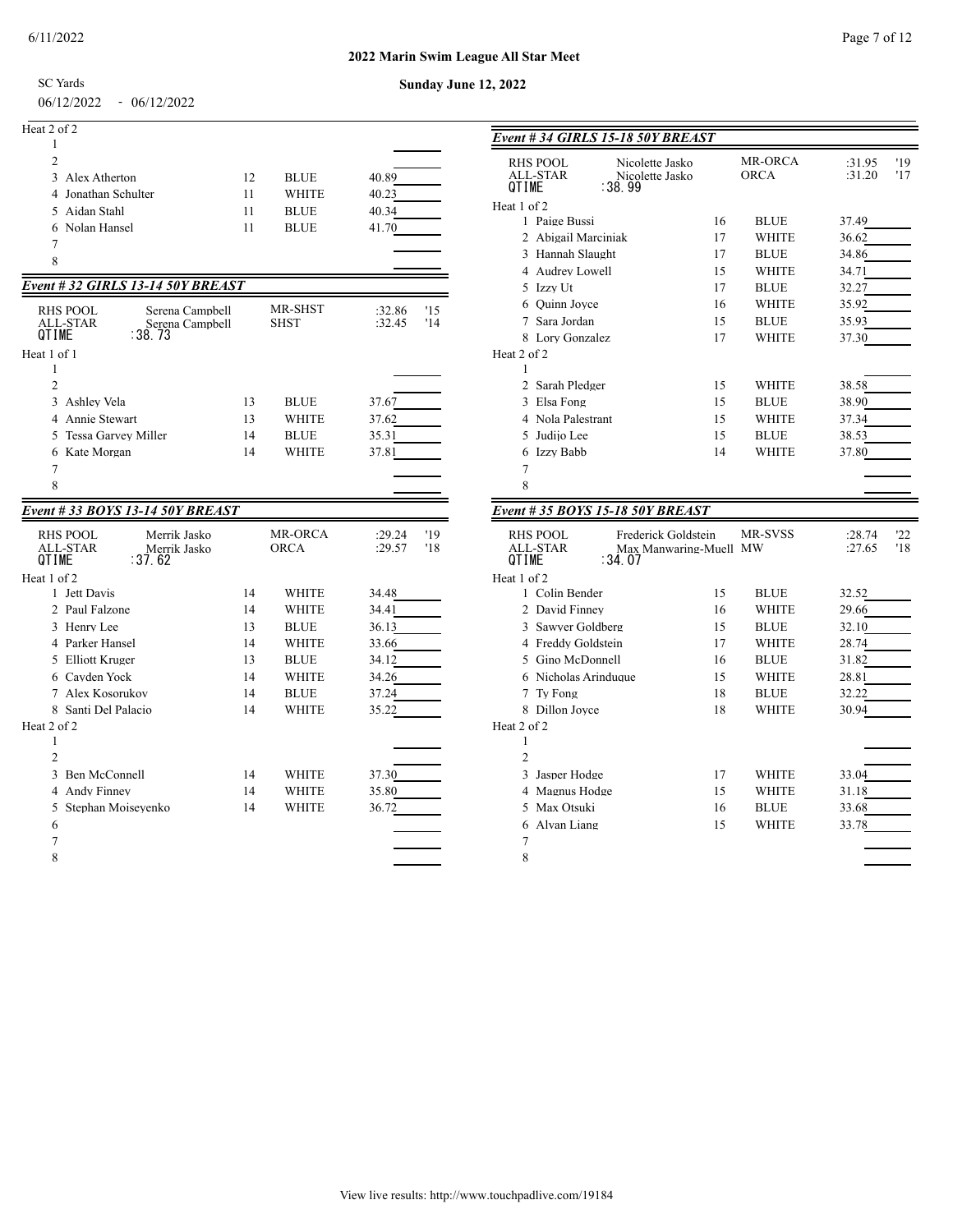**Sunday June 12, 2022**

06/12/2022 - 06/12/2022 SC Yards

| Event # 36 GIRLS 8& UN 25Y FLY                                                    |    |                               |                  |            |
|-----------------------------------------------------------------------------------|----|-------------------------------|------------------|------------|
| Tavlor Hadfield<br>RHS POOL<br>ALL-STAR<br><b>Reese Burns</b><br>: 22.05<br>QTIME |    | <b>MR-WAVE</b><br><b>SVSS</b> | :16.48<br>:16.07 | '97<br>'11 |
| Heat 1 of 1                                                                       |    |                               |                  |            |
| 1 Dorian Betti                                                                    | 8  | WHITE                         | 20.73            |            |
| 2 Maxine Kazul                                                                    | 8  | WHITE                         | 19.58            |            |
| 3 Olivia Marin                                                                    | 8  | <b>BLUE</b>                   | 19.37            |            |
| 4 Zoe Zech                                                                        | 8  | WHITE                         | 19.34            |            |
| 5 Adriana Newman                                                                  | 7  | <b>BLUE</b>                   | 16.73            |            |
| 6 Josephine Fernandez                                                             | 8  | WHITE                         | 19.40            |            |
| 7 Ryder Armstrong                                                                 | 8  | <b>BLUE</b>                   | 20.84            |            |
| 8 Ma'Ayan Friedman                                                                | 8  | WHITE                         | 21.59            |            |
| <b>Event #37 BOYS 8&amp; UN 25Y FLY</b>                                           |    |                               |                  |            |
| RHS POOL<br>A. Dutton<br>ALL-STAR<br>Mark Masterson<br>: 23.89<br>QTIME           |    | MR-SHST<br>TPC                | :15.98<br>:15.31 | '96<br>'93 |
| Heat 1 of 1                                                                       |    |                               |                  |            |
| 1                                                                                 |    |                               |                  |            |
| 2 Cameron Welstead                                                                | 8  | WHITE                         | 22.74            |            |
| 3 Gavin Schwartz                                                                  | 7  | <b>BLUE</b>                   | 23.29            |            |
| 4 Gavin Beaton                                                                    | 8  | WHITE                         | 22.48            |            |
| 5 Aidan Danziger                                                                  | 8  | <b>BLUE</b>                   | 22.19            |            |
| 6 Luca Demaria                                                                    | 8  | WHITE                         | 22.56            |            |
| 7<br>8                                                                            |    |                               |                  |            |
|                                                                                   |    |                               |                  |            |
| Event # 38 GIRLS 9-10 50Y FLY                                                     |    |                               |                  |            |
| RHS POOL<br>Reese Burns<br>ALL-STAR<br>Reese Burns<br>∶42.09<br>QTIME             |    | MR-SVSS<br><b>SVSS</b>        | :29.80<br>:29.75 | '13<br>'13 |
| Heat 1 of 1                                                                       |    |                               |                  |            |
| 1 Lyla Bank                                                                       | 10 | BLUE                          | 39.99            |            |
| 2 Leah Miller                                                                     | 9  | WHITE                         | 42.08            |            |
| 3 Kaia Calabria Kent                                                              | 10 | <b>BLUE</b>                   | 37.71            |            |
| 4 Maggie Arenas                                                                   | 9  | WHITE                         | 35.93            |            |
| 5 Avery Melenkivitz                                                               | 10 | <b>BLUE</b>                   | 37.27            |            |
| 6 Brittany Vela                                                                   | 10 | WHITE                         | 39.54            |            |
| 7 Olivia Moskowitz                                                                | 10 | <b>BLUE</b>                   | 39.60            |            |
| 8 Molly Murphy                                                                    | 9  | <b>BLUE</b>                   | 41.60            |            |
| Event # 39 BOYS 9-10 50Y FLY                                                      |    |                               |                  |            |
| RHS POOL<br>Dashiell Rothberg<br>ALL-STAR<br>Andre Ignoffo<br>: 44. 02<br>QTIME   |    | MR-RRC<br>ORCA                | :31.38<br>:29.28 | '97<br>'16 |
| Heat 1 of 1                                                                       |    |                               |                  |            |
| 1                                                                                 |    |                               |                  |            |
| $\overline{c}$                                                                    |    |                               |                  |            |
| 3 Matthew Warmby                                                                  | 10 | BLUE                          | 43.29            |            |
| 4 Baxter Dixon                                                                    | 10 | WHITE                         | 40.50            |            |
| 5 Kenny Ewing                                                                     | 10 | <b>BLUE</b>                   | 36.94            |            |
| 6 Niko Schloesser                                                                 | 10 | WHITE                         | 41.76            |            |
| 7                                                                                 |    |                               |                  |            |
| 8                                                                                 |    |                               |                  |            |

| Event #40 GIRLS 11-12 50Y FLY                                                |    |                        |                                |
|------------------------------------------------------------------------------|----|------------------------|--------------------------------|
| <b>RHS POOL</b><br>Kacev Baetz<br>ALL-STAR<br>Reese Burns<br>QTIME<br>∶35.48 |    | MR-SVSS<br><b>SVSS</b> | '13<br>:28.05<br>:27.80<br>'15 |
| Heat 1 of 2                                                                  |    |                        |                                |
| 1 Claire Cochrane                                                            | 12 | <b>BLUE</b>            | 32.06                          |
| 2 Johanna Bush                                                               | 11 | <b>WHITE</b>           | 34.60                          |
| 3 Emma Sloan                                                                 | 12 | <b>BLUE</b>            | 28.64                          |
| 4 Eona Pasternak                                                             | 12 | WHITE                  | 30.25                          |
| 5 Kk O'Connell                                                               | 12 | <b>BLUE</b>            | 28.21                          |
| 6 Evie Noves                                                                 | 12 | <b>WHITE</b>           | 33.33                          |
| 7 Cat Philp                                                                  | 12 | <b>BLUE</b>            | 31.26                          |
| 8 Kalena Gregory                                                             | 12 | <b>BLUE</b>            | 32.67                          |
| Heat 2 of 2                                                                  |    |                        |                                |
| 1                                                                            |    |                        |                                |
| $\overline{2}$                                                               |    |                        |                                |
| 3<br>Finotta Braun                                                           | 12 | <b>BLUE</b>            | 34.86                          |
| 4 Angelina Mauzy                                                             | 11 | <b>BLUE</b>            | 34.22                          |
| 5 Calla Palmer                                                               | 11 | <b>BLUE</b>            | 34.79                          |
| 6                                                                            |    |                        |                                |
| 7                                                                            |    |                        |                                |
| 8                                                                            |    |                        |                                |
| Event # 41 BOYS 11-12 50Y FLY                                                |    |                        |                                |
|                                                                              |    |                        |                                |
| <b>RHS POOL</b><br>Ethan Lewczyk<br><b>ALL-STAR</b><br>Andre Ignoffo         |    | MR-SVSS<br><b>ORCA</b> | :27.42<br>'13<br>'17<br>:27.29 |
| ∶37.80<br>QTIME                                                              |    |                        |                                |
| Heat 1 of 2<br>1                                                             |    |                        |                                |
| 2 Davis Golden                                                               | 12 | <b>WHITE</b>           | 34.57                          |
| 3 Liam McClellan                                                             | 12 | <b>BLUE</b>            | 34.72                          |
| 4 Joseph Fleishman                                                           | 12 | <b>WHITE</b>           | 30.95                          |
| 5 Gabrian Levy                                                               | 12 | <b>BLUE</b>            | 32.42                          |
| 6 Jack O'Brien                                                               | 12 | <b>WHITE</b>           | 33.99                          |
| Archer Capinpin<br>7                                                         | 12 | <b>BLUE</b>            | 36.39                          |
| 8                                                                            |    |                        |                                |
| Heat 2 of 2                                                                  |    |                        |                                |
| 1<br>$\overline{2}$                                                          |    |                        |                                |
|                                                                              |    |                        |                                |
| 3 Hiro Chance                                                                | 11 | <b>WHITE</b>           | 37.53                          |
| 4 Blake Butcher                                                              | 12 | WHITE                  | 36.73                          |
| Jonathan Schulter<br>5.                                                      | 11 | <b>WHITE</b>           | 37.46                          |
| 6                                                                            |    |                        |                                |
| 7                                                                            |    |                        |                                |
| 8                                                                            |    |                        |                                |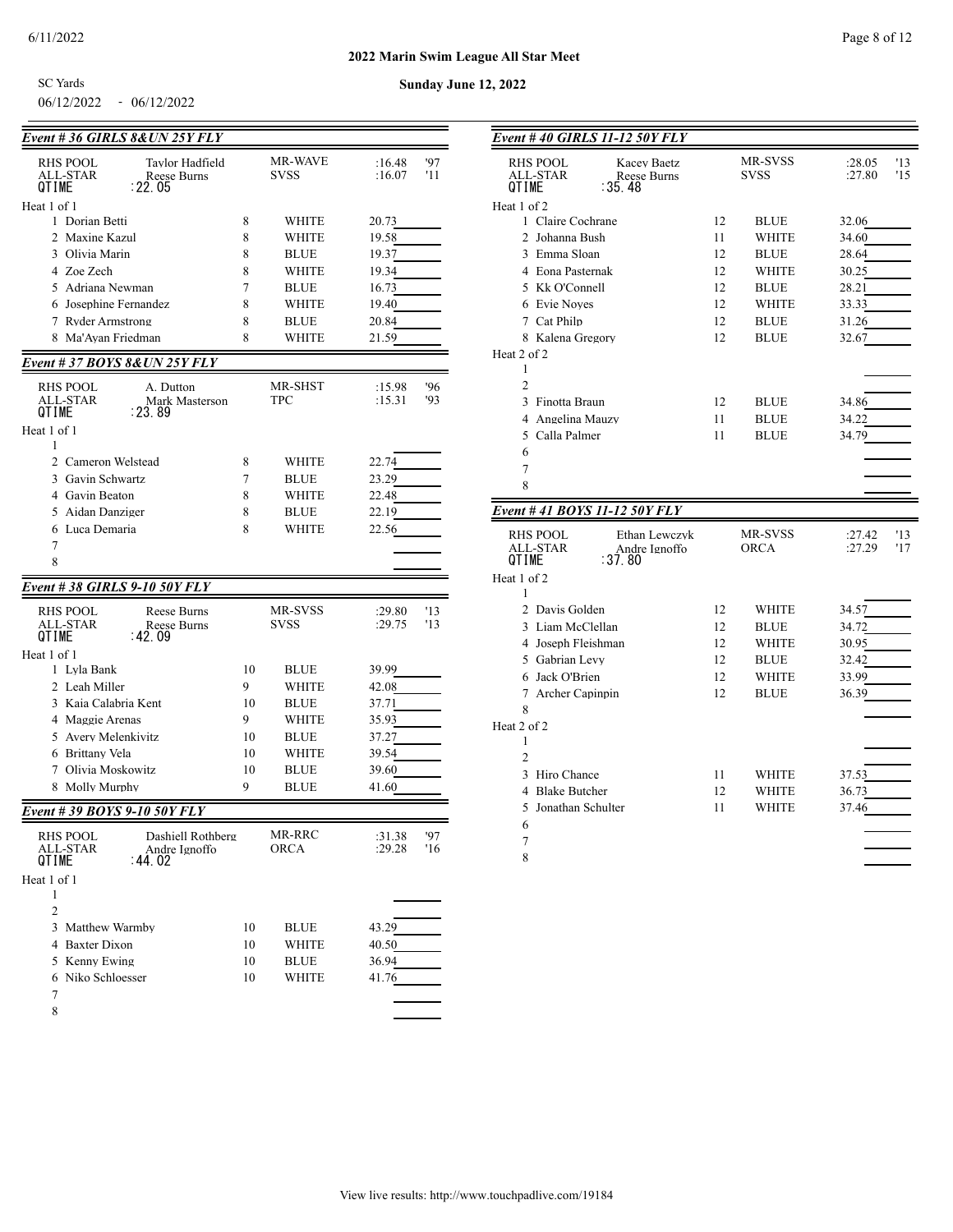**Sunday June 12, 2022**

06/12/2022 - 06/12/2022 SC Yards

# *Event # 42 GIRLS 13-14 50Y FLY*

| <u>Event # 42 GIRLS 13-14 30Y FLY</u>                                               |          |                        |                                |
|-------------------------------------------------------------------------------------|----------|------------------------|--------------------------------|
| <b>RHS POOL</b><br>Aislinn Dresel<br>ALL-STAR<br>Kayla Yu<br>QTIME<br>∶33. 20       |          | MR-LVST<br><b>ORCA</b> | '09<br>:27.92<br>:26.69<br>'18 |
|                                                                                     |          |                        |                                |
| Heat 1 of 3<br>1 Josephine Fetterman-Riggle                                         | 14       |                        |                                |
|                                                                                     |          | <b>BLUE</b>            | 31.32                          |
| 2 Amanda Mauzy<br>3 Gabby Grow                                                      | 14<br>14 | WHITE                  | 29.73                          |
|                                                                                     |          | <b>BLUE</b>            | 30.05                          |
| 4 Ava Pellumbi                                                                      | 13       | WHITE                  | 28.44                          |
| 5 Sanne Kostecki                                                                    | 14       | <b>BLUE</b>            | 29.10                          |
| 6 Elle Philp                                                                        | 14       | WHITE                  | 29.67                          |
| 7 Tessa Garvey Miller                                                               | 14       | <b>BLUE</b>            | 30.06                          |
| 8 Lily Damsen                                                                       | 14       | WHITE                  | 31.00                          |
| Heat 2 of 3                                                                         |          |                        |                                |
| 1                                                                                   |          |                        |                                |
| 2 Maeve Tran                                                                        | 13       | WHITE                  | 32.91                          |
| 3 Ashley Vela                                                                       | 13       | <b>BLUE</b>            | 31.85                          |
| 4 Sammie Foley                                                                      | 13       | WHITE                  | 32.45                          |
| 5 Sabine Barringer                                                                  | 13       | <b>BLUE</b>            | 31.42                          |
| 6 Alina Noves                                                                       | 14       | WHITE                  | 32.82                          |
| 7 Mari Kawamura                                                                     | 13       | <b>BLUE</b>            | 32.08                          |
| 8                                                                                   |          |                        |                                |
| Heat 3 of 3                                                                         |          |                        |                                |
| 1                                                                                   |          |                        |                                |
| $\overline{c}$                                                                      |          |                        |                                |
| 3 Reese Arwin                                                                       | 13       | <b>BLUE</b>            | 33.09                          |
| 4 Vivienne Fitzgerald                                                               | 13       | <b>BLUE</b>            | 32.88                          |
| 5 Natalie Lawlor                                                                    | 14       | <b>BLUE</b>            | 33.04                          |
| 6                                                                                   |          |                        |                                |
| 7                                                                                   |          |                        |                                |
| 8                                                                                   |          |                        |                                |
| Event # 43 BOYS 13-14 50Y FLY                                                       |          |                        |                                |
| <b>RHS POOL</b><br>Haydn Fischer<br>ALL-STAR<br>Daniel Hardman<br>QTIME<br>: 33. 13 |          | MR-SVSS<br>RH          | '14<br>:25.39<br>:24.74<br>'13 |
| Heat 1 of 2                                                                         |          |                        |                                |
| 1 Charlie Wolf                                                                      | 13       | <b>BLUE</b>            | 30.05                          |
| 2 Paul Falzone                                                                      | 14       | WHITE                  | 27.96                          |
| 3 Tucker Kurth                                                                      | 14       | <b>BLUE</b>            | 29.90                          |
| 4 Cavden Yock                                                                       | 14       | <b>WHITE</b>           | 27.89                          |
| 5 Andrew Chong                                                                      | 14       | <b>BLUE</b>            | 27.15                          |
| 6 Rhys Garroway Myers                                                               | 14       | WHITE                  | 27.95                          |
| 7 Charlie Cain                                                                      | 14       | <b>BLUE</b>            | 29.90                          |
| 8                                                                                   |          |                        |                                |
| Heat 2 of 2                                                                         |          |                        |                                |
| 1                                                                                   |          |                        |                                |
| $\overline{c}$                                                                      |          |                        |                                |
| 3 Henry Lee                                                                         | 13       | <b>BLUE</b>            | 33.06                          |
| 4 Stephan Moiseyenko                                                                | 14       | WHITE                  | 31.42                          |
| 5 Adam Albers                                                                       | 13       | <b>BLUE</b>            | 30.15                          |
| 6                                                                                   |          |                        |                                |
| 7                                                                                   |          |                        |                                |
| 8                                                                                   |          |                        |                                |
|                                                                                     |          |                        |                                |

| Event #44 GIRLS 15-18 50Y FLY                                                          |    |                               |                                |
|----------------------------------------------------------------------------------------|----|-------------------------------|--------------------------------|
| <b>RHS POOL</b><br>Kavla Yu<br><b>ALL-STAR</b><br>Nicolette Jasco<br>: 32. 23<br>QTIME |    | <b>MR-ORCA</b><br><b>ORCA</b> | '19<br>:27.57<br>:26.89<br>'17 |
| Heat 1 of 2                                                                            |    |                               |                                |
| 1 Emily Hinkley                                                                        | 15 | <b>BLUE</b>                   | 30.39                          |
| 2 Alvssa Koov                                                                          | 15 | WHITE                         | 29.67                          |
| 3 Sara Jordan                                                                          | 15 | <b>BLUE</b>                   | 29.66                          |
| 4 Maeve McAulev                                                                        | 16 | WHITE                         | 28.09                          |
| 5 Izzy Ut                                                                              | 17 | <b>BLUE</b>                   | 27.40                          |
| 6 Jada Swan                                                                            | 17 | WHITE                         | 29.39                          |
| 7 Ellie Diaz                                                                           | 16 | <b>BLUE</b>                   | 30.20                          |
| 8 Catherine Fahrner<br>Heat 2 of 2<br>1                                                | 16 | WHITE                         | 29.71                          |
| 2 Hannah Nicholas                                                                      | 16 | <b>BLUE</b>                   | 32.23                          |
| 3 Amanda Ross                                                                          | 16 | <b>BLUE</b>                   | 30.79                          |
| 4 Samantha Carter                                                                      | 15 | WHITE                         | 30.91                          |
| 5 Sara Delgado                                                                         | 15 | <b>BLUE</b>                   | 30.74                          |
| Astrid Ferran Leon<br>6                                                                | 17 | WHITE                         | 31.92                          |
| 7                                                                                      |    |                               |                                |
| 8                                                                                      |    |                               |                                |
| Event #45 BOYS 15-18 50Y FLY                                                           |    |                               |                                |
| <b>RHS POOL</b><br>Cole Parker<br>ALL-STAR<br><b>Trent Williams</b>                    |    | MR-LVST<br>MW                 | '19<br>:24.53<br>:23.63<br>'08 |
| OTIME<br>: 28.46                                                                       |    |                               |                                |
| Heat 1 of 3                                                                            |    |                               |                                |
| 1 Ezra Portillo                                                                        | 16 | <b>BLUE</b>                   | 26.60                          |
| 2 Marcus Proksch                                                                       | 16 | WHITE                         | 26.81                          |
| 3 Ewan Smith                                                                           | 15 | <b>BLUE</b>                   | 25.24                          |
| 4 Nicholas Arinduque                                                                   | 15 | WHITE                         | 24.71                          |
| 5 Cameron Aryanpour                                                                    | 16 | <b>BLUE</b>                   | 24.97                          |
| 6 Jackson Stewart                                                                      | 17 | WHITE                         | 25.62                          |
| 7 Noah Nicholas                                                                        | 16 | <b>BLUE</b>                   | 25.95                          |
| 8 Alvan Liang<br>Heat 2 of 3                                                           | 15 | WHITE                         | 26.81                          |
| 1                                                                                      |    |                               |                                |
| 2 Owen Bourdages                                                                       | 18 | WHITE                         | 27.83                          |
| 3 Finn Seerv                                                                           | 16 | <b>BLUE</b>                   | 27.59                          |
| 4 Karsten Hakes                                                                        | 16 | WHITE                         | 26.83                          |
| 5 Ty Fong                                                                              | 18 | <b>BLUE</b>                   | 27.10                          |
| Teymur Fatullayev<br>6                                                                 | 17 | WHITE                         | 27.64                          |
| Sean Bigelow<br>7                                                                      | 18 | <b>BLUE</b>                   | 27.77                          |
| 8                                                                                      |    |                               |                                |
| Heat 3 of 3                                                                            |    |                               |                                |
| 1                                                                                      |    |                               |                                |
| $\overline{2}$                                                                         |    |                               |                                |
| 3 Gino McDonnell                                                                       | 16 | <b>BLUE</b>                   | 28.15                          |
| 4 Jackson Conway                                                                       | 16 | <b>WHITE</b>                  | 27.98                          |
| 5<br>Ruben Roth                                                                        | 15 | <b>BLUE</b>                   | 28.02                          |
| 6<br>7                                                                                 |    |                               |                                |
| 8                                                                                      |    |                               |                                |
|                                                                                        |    |                               |                                |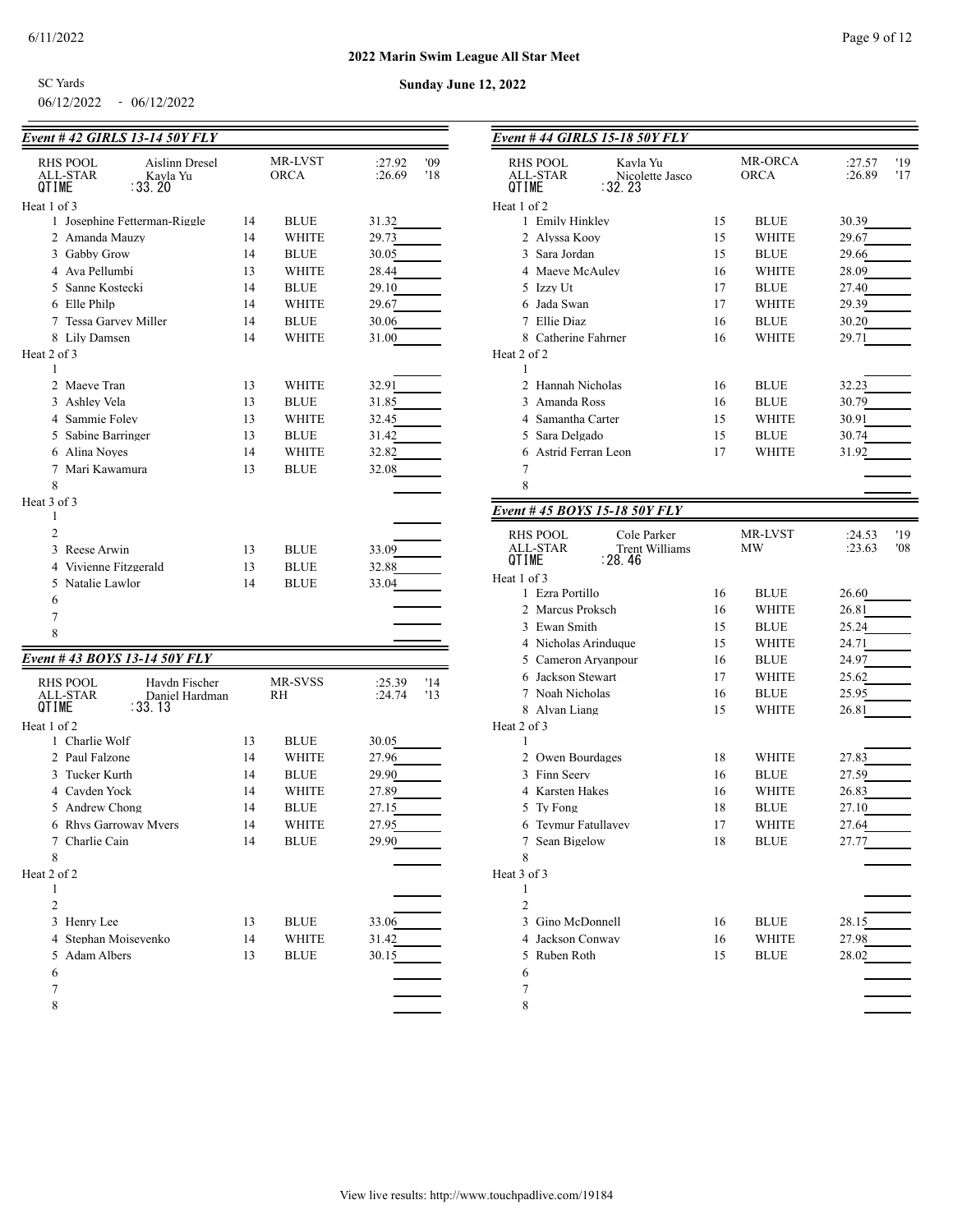06/12/2022 - 06/12/2022 SC Yards

| Event #46 GIRLS 8& UN 100Y I.M.                |    |              |                |
|------------------------------------------------|----|--------------|----------------|
| <b>RHS POOL</b><br>Emma Sloan                  |    | MR-RH        | 1:25.20<br>'18 |
| ALL-STAR<br>Julietta Comahort                  |    | <b>SVSS</b>  | '12<br>1:23.07 |
| 1:54.80<br>QTIME                               |    |              |                |
| Heat 1 of 2                                    |    |              |                |
| 1 Finley Duford                                | 8  | <b>BLUE</b>  | 1:49.89        |
| 2 Maxine Kazul                                 | 8  | WHITE        | 1:48.02        |
| 3 Olivia Marin                                 | 8  | <b>BLUE</b>  | 1:42.93        |
| 4 Josephine Fernandez                          | 8  | <b>WHITE</b> | 1:41.37        |
| 5 Adriana Newman                               | 7  | <b>BLUE</b>  | 1:31.38        |
| 6 Kate Passanisi                               | 7  | <b>WHITE</b> | 1:46.22        |
| 7 Shae Lunny                                   | 8  | <b>BLUE</b>  | 1:46.76        |
| 8                                              |    |              |                |
| Heat 2 of 2                                    |    |              |                |
| 1                                              |    |              |                |
| $\overline{2}$                                 |    |              |                |
| 3<br>Inara Thai                                | 8  | WHITE        | 1:53.71        |
| Lily Carmichael<br>4                           | 8  | <b>WHITE</b> | 1:51.70        |
| Isla Fiesel<br>5                               | 8  | WHITE        | 1:52.96        |
| 6                                              |    |              |                |
| 7                                              |    |              |                |
| 8                                              |    |              |                |
| <u>Event # 47 BOYS 8&amp;UN 100Y I.M.</u>      |    |              |                |
|                                                |    |              |                |
| RHS POOL<br>Zachary McIntyre                   |    | MR-NR        | 1:24.06<br>'11 |
| ALL-STAR<br>Adrian Adkison<br>1:56.34<br>QTIME |    | <b>RHS</b>   | 1:19.02<br>'93 |
| Heat 1 of 1                                    |    |              |                |
| 1                                              |    |              |                |
| 2 Hudson Bush                                  | 8  | <b>BLUE</b>  | 1:54.65        |
| 3 Patrick Hennessy                             | 8  | <b>BLUE</b>  | 1:49.04        |
| 4 Ashton Weisel                                | 8  | <b>WHITE</b> | 1:42.68        |
| 5 Winn Olson                                   | 8  | <b>BLUE</b>  | 1:44.46        |
| 6 Gavin Beaton                                 | 8  | <b>WHITE</b> | 1:56.13        |
| 7                                              |    |              |                |
| 8                                              |    |              |                |
|                                                |    |              |                |
| Event #48 GIRLS 9-10 100Y I.M.                 |    |              |                |
| <b>RHS POOL</b><br>Reese Burns                 |    | MR-SVSS      | 1:09.67<br>'13 |
| ALL-STAR<br>Reese Burns                        |    | <b>SVSS</b>  | '13<br>1:08.67 |
| 1:32.17<br>QTIME                               |    |              |                |
| Heat 1 of 1                                    |    |              |                |
| 1                                              |    |              |                |
| 2 Leah Miller                                  | 9  | WHITE        | 1:31.38        |
| 3 Avery Melenkivitz                            | 10 | <b>BLUE</b>  | 1:31.15        |
| 4 Maggie Arenas                                | 9  | <b>WHITE</b> | 1:25.97        |
| 5 Kaia Calabria Kent                           | 10 | <b>BLUE</b>  | 1:26.73        |
| 6 Zozo Singleton                               | 10 | WHITE        | 1:26.86        |
| 7 Penelope Coughlin                            | 10 | <b>BLUE</b>  | 1:31.29        |
| 8                                              |    |              |                |

| Event # 49 BOYS 9-10 100Y I.M.                                                          |    |              |                    |            |
|-----------------------------------------------------------------------------------------|----|--------------|--------------------|------------|
| RHS POOL<br>Zachary McIntyre<br><b>ALL-STAR</b><br>Zachary McIntyre<br>1:33.07<br>QTIME |    | MR-NR<br>NOV | 1:09.23<br>1:07.31 | '13<br>'13 |
| Heat 1 of 1<br>1                                                                        |    |              |                    |            |
| 2 Andrew Weisel                                                                         | 10 | WHITE        | 1:29.39            |            |
| 3 Rio Gattnar                                                                           | 9  | <b>BLUE</b>  | 1:27.52            |            |
| 4 Baxter Dixon                                                                          | 10 | WHITE        | 1:26.98            |            |
| 5 Kenny Ewing                                                                           | 10 | <b>BLUE</b>  | 1:26.63            |            |
| 6 Robert Flynn                                                                          | 10 | WHITE        | 1:27.90            |            |
| 7 Justin Schmidt                                                                        | 10 | <b>BLUE</b>  | 1:30.35            |            |
| 8                                                                                       |    |              |                    |            |
| Event # 50 GIRLS 11-12 100Y I.M.                                                        |    |              |                    |            |
| RHS POOL<br>Reese Burns                                                                 |    | MR-SVSS      | 1:06.60            | '14        |
| ALL-STAR<br>Reese Burns<br>1:18.99<br>QTIME                                             |    | <b>SVSS</b>  | 1:04.52            | '15        |
| Heat 1 of 2                                                                             |    |              |                    |            |
| 1 Cat Philp                                                                             | 12 | <b>BLUE</b>  | 1:14.27            |            |
| 2 Ellie Hoang                                                                           | 12 | WHITE        | 1:09.65            |            |
| 3 Emma Sloan                                                                            | 12 | <b>BLUE</b>  | 1:06.37            |            |
| 4 Hannah Shoup                                                                          | 12 | WHITE        | 1:08.73            |            |
| 5 Kk O'Connell                                                                          | 12 | <b>BLUE</b>  | 1:05.20            |            |
| 6 Eona Pasternak                                                                        | 12 | <b>WHITE</b> | 1:09.52            |            |
| 7 Claire Cochrane                                                                       | 12 | <b>BLUE</b>  | 1:12.84            |            |
| 8                                                                                       |    |              |                    |            |
| Heat 2 of 2                                                                             |    |              |                    |            |
| 1                                                                                       |    |              |                    |            |
| 2                                                                                       |    |              |                    |            |
| 3 Kennedy Foster                                                                        | 11 | <b>BLUE</b>  | 1:17.44            |            |
| 4 Johanna Bush                                                                          | 11 | WHITE        | 1:18.52            |            |
| 5 Emily Morris                                                                          | 12 | <b>BLUE</b>  | 1:16.56            |            |
| 6                                                                                       |    |              |                    |            |
| 7<br>8                                                                                  |    |              |                    |            |
|                                                                                         |    |              |                    |            |
| Event # 51 BOYS 11-12 100Y I.M.                                                         |    |              |                    |            |
| RHS POOL<br>Zachary McIntyre<br>ALL-STAR<br>Doug Williams<br>1:21.76<br>QTIME           |    | MR-NR<br>RHS | 1:04.89<br>1:04.25 | '14<br>'02 |
| Heat 1 of 2                                                                             |    |              |                    |            |
| 1 Vanya Zykovich                                                                        | 11 | <b>BLUE</b>  | 1:20.65            |            |
| 2 Ethan Minnich                                                                         | 12 | WHITE        | 1:16.23            |            |
| 3 Gabrian Levy                                                                          | 12 | <b>BLUE</b>  | 1:13.90            |            |
| 4 Riggins Scheumann                                                                     | 12 | WHITE        | 1:04.76            |            |
| 5 Samir Meleis                                                                          | 12 | <b>BLUE</b>  | 1:12.80            |            |
| 6 Joseph Fleishman                                                                      | 12 | WHITE        | 1:13.55            |            |
| 7 Gabe Porter                                                                           | 12 | <b>BLUE</b>  | 1:18.91            |            |
| 8 Nate Evens                                                                            | 12 | WHITE        | 1:17.52            |            |
|                                                                                         |    |              |                    |            |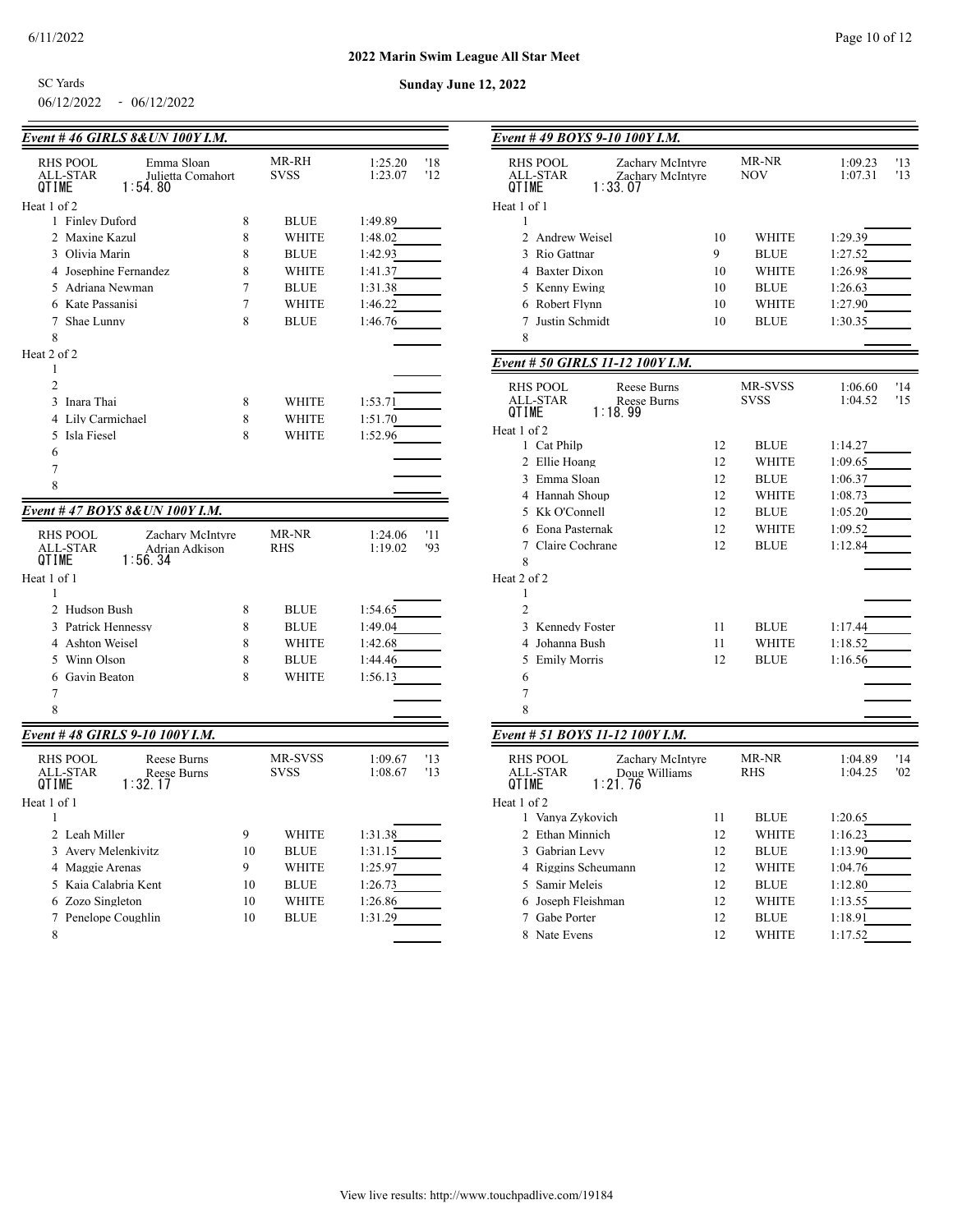## **2022 Marin Swim League All Star Meet Sunday June 12, 2022**

SC Yards

06/12/2022 - 06/12/2022

| Heat 2 of 2     |    |              |         |
|-----------------|----|--------------|---------|
|                 |    |              |         |
| $\overline{c}$  |    |              |         |
| 3 Blake Butcher | 12 | <b>WHITE</b> | 1:21.04 |
| 4 Jack O'Brien  | 12 | <b>WHITE</b> | 1:20.80 |
| 5 Jude Fuchs    | 12 | <b>BLUE</b>  | 1:21.69 |
| 6               |    |              |         |
|                 |    |              |         |

# *Event # 52 GIRLS 13-14 100Y I.M.*

| <b>RHS POOL</b><br>Quinn Galli<br><b>ALL-STAR</b><br>Kavla Yu<br>QTIME<br>1:15.99       |    | MR-SHST<br><b>ORCA</b> | 1:05.34<br>1:03.32 | '11<br>'18 |
|-----------------------------------------------------------------------------------------|----|------------------------|--------------------|------------|
| Heat 1 of 2                                                                             |    |                        |                    |            |
| 1 Lavney Octavio                                                                        | 14 | <b>BLUE</b>            | 1:15.06            |            |
| 2 Halev Brown                                                                           | 14 | <b>WHITE</b>           | 1:11.55            |            |
| 3 Ashlev Vela                                                                           | 13 | <b>BLUE</b>            | 1:12.95            |            |
| 4 Elle Philp                                                                            | 14 | <b>WHITE</b>           | 1:10.04            |            |
| 5 Tessa Garvey Miller                                                                   | 14 | <b>BLUE</b>            | 1:08.53            |            |
| 6 Amanda Mauzy                                                                          | 14 | <b>WHITE</b>           | 1:10.79            |            |
| 7 Sabine Barringer                                                                      | 13 | <b>BLUE</b>            | 1:13.07            |            |
| 8 Matilda Lister                                                                        | 13 | <b>WHITE</b>           | 1:14.13            |            |
| Heat 2 of 2                                                                             |    |                        |                    |            |
| 1                                                                                       |    |                        |                    |            |
| $\overline{2}$                                                                          |    |                        |                    |            |
| 3 Reese Arwin                                                                           | 13 | <b>BLUE</b>            | 1:15.77            |            |
| 4 Mari Kawamura                                                                         | 13 | <b>BLUE</b>            | 1:15.24            |            |
| Jamie Schmidt<br>5                                                                      | 13 | <b>BLUE</b>            | 1:15.29            |            |
| 6                                                                                       |    |                        |                    |            |
| 7                                                                                       |    |                        |                    |            |
| 8                                                                                       |    |                        |                    |            |
| Event # 53 BOYS 13-14 100Y I.M.                                                         |    |                        |                    |            |
| T. Pierce<br><b>RHS POOL</b><br><b>ALL-STAR</b><br>Joe Smith<br>1:13.64<br><b>OTIME</b> |    | MR-RH<br><b>SHST</b>   | 1:00.24<br>:59.80  | '89<br>'99 |
| Heat 1 of 1                                                                             |    |                        |                    |            |
| 1                                                                                       |    |                        |                    |            |
| Jett Davis<br>$\mathfrak{D}$                                                            | 14 | <b>WHITE</b>           | 1:13.08            |            |
| 3 Charlie Cain                                                                          | 14 | <b>BLUE</b>            | 1:08.96            |            |
| 4 Stephan Moiseyenko                                                                    | 14 | <b>WHITE</b>           | 1:11.87            |            |
| 5 Elliott Kruger                                                                        | 13 | <b>BLUE</b>            | 1:08.77            |            |
| Nicholas Butler<br>6                                                                    | 13 | <b>WHITE</b>           | 1:12.46            |            |
| 7                                                                                       |    |                        |                    |            |

| Event # 54 GIRLS 15-18 100Y I.M.    |    |             |         |     |
|-------------------------------------|----|-------------|---------|-----|
| <b>RHS POOL</b><br>Miki Dahlke      |    | MR-SVSS     | 1:04.39 | '13 |
| ALL-STAR<br>J Gaskin                |    | SΜ          | 1:02.70 | '91 |
| 1:13.23<br>QTIME                    |    |             |         |     |
| Heat 1 of 1                         |    |             |         |     |
| 1 Sara Delgado                      | 15 | BLUE        | 1:12.56 |     |
| 2 Ouinn Joyce                       | 16 | WHITE       | 1:12.70 |     |
| 3 Hannah Slaught                    | 17 | BLUE        | 1:08.45 |     |
| 4 Catherine Fahrner                 | 16 | WHITE       | 1:08.19 |     |
| 5 Kate Deforrest                    | 16 | BLUE        | 1:08.15 |     |
| 6 Claire Cassidy                    | 16 | WHITE       | 1:08.97 |     |
| Amanda Ross<br>7                    | 16 | <b>BLUE</b> | 1:10.40 |     |
| Makena Quinones<br>8                | 15 | WHITE       | 1:12.77 |     |
| Event # 55 BOYS 15-18 100Y I.M.     |    |             |         |     |
| <b>RHS POOL</b><br>Geoff Cline      |    | MR-WAVE     | :55.78  | '98 |
| ALL-STAR<br>Geoffrey Cline          |    | <b>WAVE</b> | :55.46  | '98 |
| 1:06.06<br>QTIME                    |    |             |         |     |
| Heat 1 of 2                         |    |             |         |     |
| 1 Sean Bigelow                      | 18 | BLUE        | 1:04.19 |     |
| 2 David Finney                      | 16 | WHITE       | 1:02.23 |     |
| 3<br>Tv Fong                        | 18 | <b>BLUE</b> | 1:02.61 |     |
| 4 Nicholas Arinduque                | 15 | WHITE       | 57.52   |     |
| 5 Ewan Smith                        | 15 | <b>BLUE</b> | 59.01   |     |
| 6 Freddy Goldstein                  | 17 | WHITE       | 59.68   |     |
| Noah Nicholas<br>7                  | 16 | BLUE        | 1:03.35 |     |
| 8 Alvan Liang                       | 15 | WHITE       | 1:03.70 |     |
| Heat 2 of 2                         |    |             |         |     |
| 1 Josh Goldstein                    | 18 | BLUE        | 1:05.21 |     |
| 2 Dillon Joyce                      | 18 | WHITE       | 1:04.98 |     |
| 3<br>Sawver Goldberg                | 15 | <b>BLUE</b> | 1:04.95 |     |
| <b>Teymur Fatullayev</b><br>4       | 17 | WHITE       | 1:04.10 |     |
| Max Otsuki<br>5.                    | 16 | <b>BLUE</b> | 1:04.90 |     |
| Marcus Proksch<br>6                 | 16 | WHITE       | 1:04.60 |     |
| Finn Seerv<br>7                     | 16 | BLUE        | 1:04.99 |     |
| <b>Karsten Hakes</b><br>8           | 16 | WHITE       | 1:06.03 |     |
|                                     |    |             |         |     |
| Event # 56 MIXED 8&UN 100Y FREE REL |    |             |         |     |
| <b>RHS POOL</b>                     |    | MR-TPC      | 1:03.48 | '87 |
| <b>ALL-STAR</b><br>Heat 1 of 1      |    | <b>SVSS</b> | 1:02.08 | '11 |
| 1 BLUE A                            |    | BLUE        | NT      |     |
| 2<br>WHITE B                        |    | WHITE       | NT      |     |
| 3<br>BLUE C                         |    | BLUE        | NT      |     |
| 4 WHITE D                           |    | WHITE       | NT      |     |
| 5                                   |    |             |         |     |
| <b>BLUE D</b>                       |    | BLUE        | NT      |     |
| WHITE C<br>6                        |    | WHITE       | NT      |     |
| <b>BLUE B</b><br>7                  |    | <b>BLUE</b> | NT      |     |
| 8<br><b>WHITE A</b>                 |    | WHITE       | NT      |     |